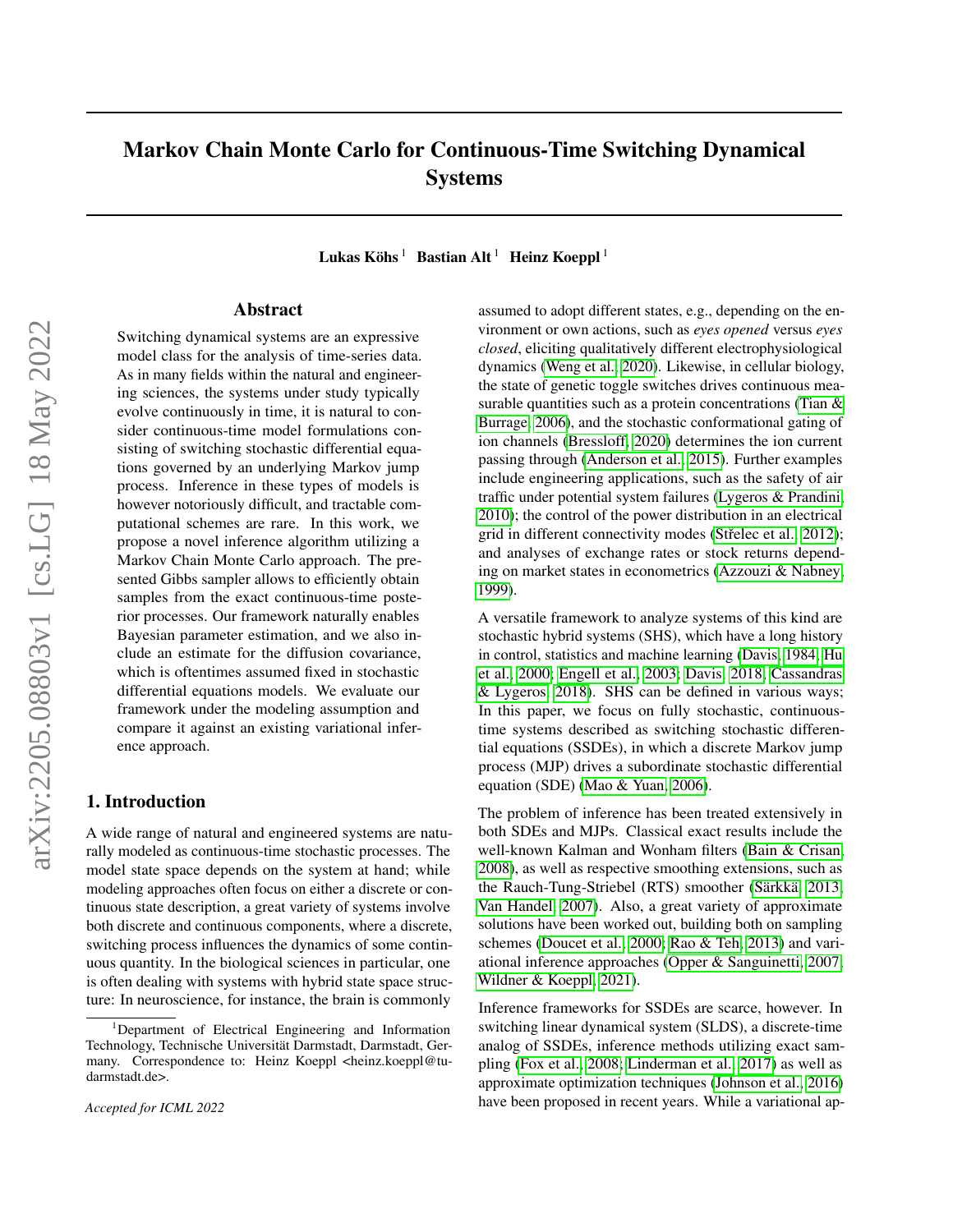

<span id="page-1-2"></span>Figure 1. Sketch of a hybrid process realization. A two-state MJP  $Z(t)$  (top, see Eq. [\(1\)](#page-1-0)), freely evolving in the interval  $t \in [0, T]$ , controls the dynamics of the SSDE  $Y(t) | Z(t)$  (bottom, gray line), cf. Eq. [\(2\)](#page-1-1). From these latent continuous dynamics, only sparse and noisy observations (red crosses) obtained at irregularlyspaced time points  $t_1, t_2, \ldots$  are available for inference. Vertical arrows indicate the Z-transitions.

proach to SSDE inference has been proposed recently [\(Köhs](#page-9-8) [et al., 2021\)](#page-9-8), a framework for exact inference is lacking to the best of our knowledge. Here, we present a Gibbs sampling scheme, allowing to efficiently sample from the exact posterior SDE and MJP processes. To this end, we derive the posterior process equations and present a backwardforward/forward-backward (BFFB)-sweeping algorithm to deal with the intricacies of stochastic integration. We then combine this with a Bayesian treatment of the model parameters, for which we obtain full posterior distributions. An implementation of the proposed framework is publicly available.[‡](#page-0-0)

### <span id="page-1-6"></span>2. Model

#### 2.1. Mathematical Background

The switching dynamical systems we consider consist of three joint stochastic processes (i) a continuous-time switching process  $Z := \{Z(t)\}_{t\geq 0}$ , (ii) a continuous-time subordinated diffusion process  $Y := \{Y(t)\}_{t\geq0}$ , and (iii) an observation process  $X := \{X_i\}_{i \in \mathbb{N}}$  at discrete time points  ${t_i}_{i\in\mathbb{N}}$ . A realization of this system is shown in Fig. [1.](#page-1-2)

The *switching process* Z, at the top of the hierarchy is given as a Markov jump process (MJP) [\(Norris, 1997\)](#page-9-9) freely evolving in time t. An MJP, with  $Z(t) \in \mathcal{Z} \subseteq \mathbb{N}$ , is a timecontinuous Markov process on a countable state space Z which is fully characterized by (i) an initial probability distribution  $p(z_0) := P(Z(0) = z_0)$ ,  $\forall z_0 \in \mathcal{Z}$ , and (ii) the transition rate function defined for  $z' \in \mathcal{Z} \setminus z$  as

$$
\Lambda(z, z', t) := \lim_{h \searrow 0} h^{-1} \mathsf{P}(Z(t + h) = z' | Z(t) = z) \tag{1}
$$

and the *exit rate*  $\Lambda(z, z, t) := -\sum_{z' \in \mathcal{Z} \setminus z} \Lambda(z, z', t)$ .

The *subordinated diffusion process* Y is a continuous-valued

process with  $Y(t) \in \mathcal{Y} \subseteq \mathbb{R}^n$ , depending on the freely evolving MJP Z. This yields a switching stochastic differential equation (SSDE) [\(Mao & Yuan, 2006\)](#page-9-2) defined in an Itô sense as

<span id="page-1-1"></span>
$$
dY(t) = f(Z(t), Y(t), t) dt + Q(Z(t), Y(t), t) dW(t),
$$
\n(2)

with drift function  $f : \mathcal{Z} \times \mathcal{Y} \times \mathbb{R}_{\geq 0} \to \mathcal{Y}$ , the invertible dispersion  $Q : \mathcal{Z} \times \mathcal{Y} \times \mathbb{R}_{\geq 0} \to \mathbb{R}^{n \times \overline{n}}$  determining the noise covariance as  $D(z, y, t) := Q(z, y, t)Q^{\top}(z, y, t)$  with  $y \in \mathcal{Y}$ ,  $z \in \mathcal{Z}$ . The diffusion is driven by the *n*-dimensional standard Wiener process  $W$ , and the distribution of the initial value is given by the density  $p(y_0 | z_0)$ . The difference to a conventional SDE consists in the  $Z(t)$ -dependence of f and Q; for an accessible introduction to SDEs, see, e.g., Särkkä & Solin [\(2019\)](#page-9-10). Given a realization of the MJP, the SSDE in Eq. [\(2\)](#page-1-1) can hence be equivalently interpreted as a concatenation of individual SDEs determined by the switching process Z.

The MJP  $Z$  and the diffusion  $Y$  together constitute the latent *hybrid process*  $\{Z(t), Y(t)\}_{t\geq 0}$ . To avoid ambiguity, we denote the discrete value  $Z(t)$  as the *mode* and the continuous value  $Y(t)$  as the *state* of the system. Furthermore, we will use upper-case letters  $Z(t)$  to refer to random variables and lower-case letters  $z(t)$  to refer to respective realizations throughout the paper. For any time interval  $[0, T]$ , the hybrid process induces a measure P on the space  $\Omega_T$  of all possible paths  $\omega_T := (z_{[0,T]}, y_{[0,T]}),$ where  $y_{[0,T]} := \{y(t)\}_{t \in [0,T]}, z_{[0,T]} := \{z(t)\}_{t \in [0,T]}$  [\(Çın](#page-8-11)[lar, 2011\)](#page-8-11); that is, for any event A in the Borel  $\sigma$ -algebra of paths, we can formally find its associated probability by integration,

<span id="page-1-3"></span>
$$
P\left(\left(Z_{[0,T]}, Y_{[0,T]}\right) \in \mathcal{A}\right) = \int_{\mathcal{A}} P\left(\left(Z_{[0,T]}, Y_{[0,T]}\right) \in d\omega\right)
$$

$$
\equiv \int_{\mathcal{A}} dP(\omega_T).
$$
\n(3)

Though it is not sensible to define a density for the pathmeasure in Eq. [\(3\)](#page-1-3) as there does not exist a Lebesgue measure for an infinite uncountable number of random variables, we note that time-point-wise this quantity admits a probability density function  $p(z, y, t)$ ,

<span id="page-1-4"></span><span id="page-1-0"></span>
$$
\mathsf{E}\left[\varphi(Z(t), Y(t), t)\right] = \int_{\Omega} \varphi(Z(t), Y(t), t) \, d\mathsf{P}(\omega_T)
$$
\n
$$
= \sum_{z \in \mathcal{Z}} \int_{\mathcal{Y}} \varphi(z, y, t) p(z, y, t) \, dy,
$$
\n(4)

where  $\varphi : \mathcal{Y} \times \mathcal{Z} \times \mathbb{R}_{\geq 0} \to \mathbb{R}$  is an arbitrary test function. This density evolves over time according to the hybrid master equation (HME)

<span id="page-1-5"></span>
$$
\partial_t p(y, z, t) = [\mathcal{L}p](y, z, t) \tag{5}
$$

<sup>‡</sup>A link to the implementation will be added in the cameraready version of the manuscript.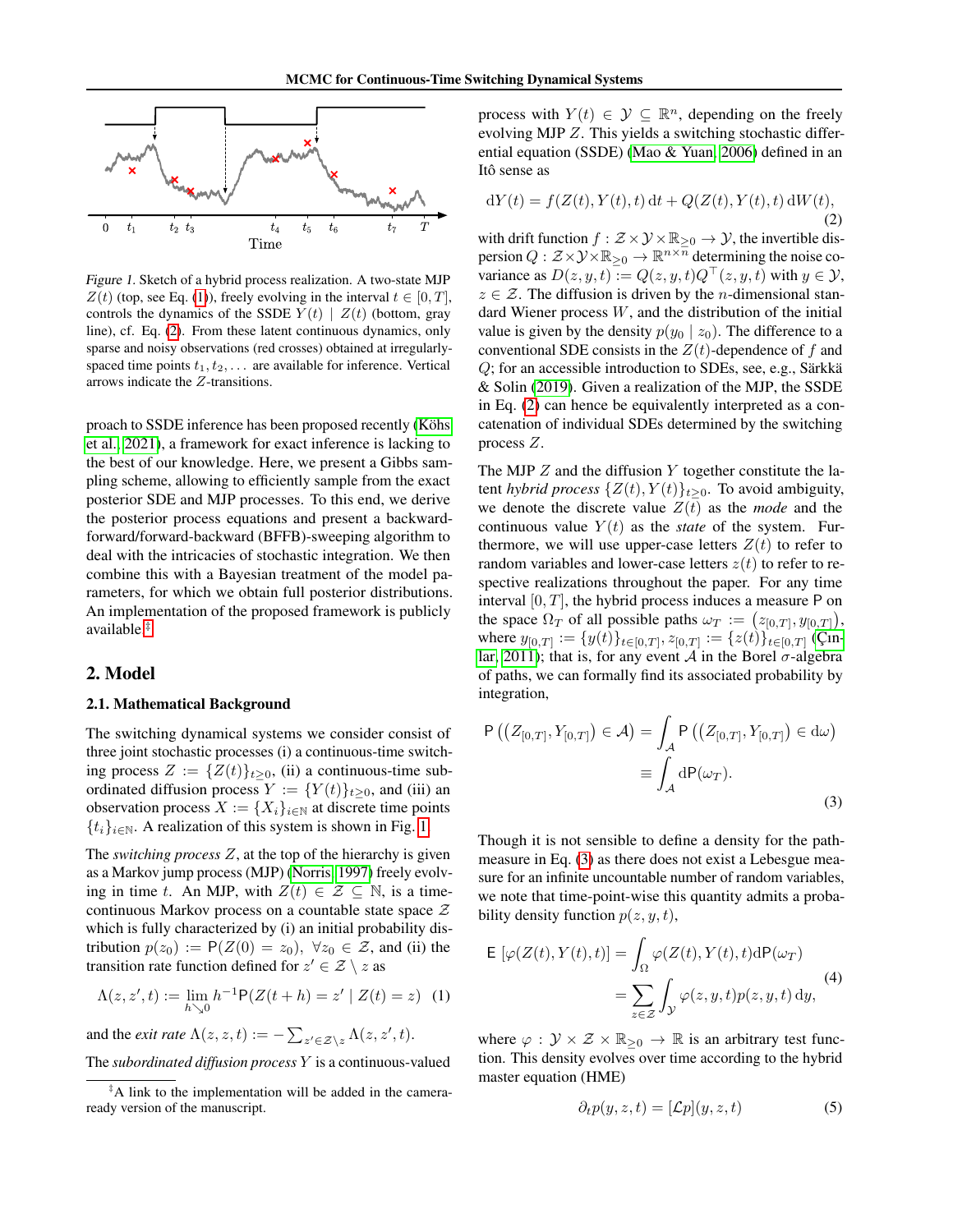with initial distribution  $p(y_0, z_0, 0) = p(z_0)p(y_0 | z_0)$  and  $\mathcal{L} = \mathcal{T} + \mathcal{F},$ 

$$
[\mathcal{T}\varphi](y,z,t) := \sum_{z' \in \mathcal{Z}} \Lambda(z',z,t)\varphi(y,z',t)
$$

$$
[\mathcal{F}\varphi](y,z,t) := -\sum_{i=1}^n \partial_{y_i} \{ f_i(y,z,t)\varphi(y,z,t) \}
$$

$$
+ \frac{1}{2} \sum_{i=1}^n \sum_{j=1}^n \partial_{y_i} \partial_{y_j} \{ D_{ij}(y,z,t)\varphi(y,z,t) \}
$$

with  $\varphi$  again an arbitrary test function, see, e.g. [\(Pawula,](#page-9-11) [1967;](#page-9-11) [Köhs et al., 2021\)](#page-9-8).

Unfortunately, a general, analytical solution to the HME does not exist. Numerical solution methods such as finite elements may be applied, which however—suffering from the curse of dimensionality—can only be used in very lowdimensional settings, and even in low dimensions are nontrivial to adapt to the given partial differential equation (PDE) [\(Grossmann et al., 2007\)](#page-8-12).

Sampling trajectories from  $\{Y(t), Z(t)\}_{t \in [0,T]}$  is straightforward, on the other hand: A realization  $z_{[0,T]}$  of the discrete process  $Z$  can be simulated by utilizing the Doob-Gillespie algorithm [\(Doob, 1945\)](#page-8-13). Given this trajectory  $z_{[0,T]}$ , the diffusion Y can be simulated using, e.g., an Euler-Maruyama or stochastic Runge-Kutta method [\(Kloeden &](#page-9-12) [Platen, 1992\)](#page-9-12).

Finally, the *observation process* X consists of a countable set of observed data points  $\{X_i\}_{i\in\mathbb{N}}$ , with  $X_i \in \mathcal{X}$ , at times  $\{t_i\}_{i\in\mathbb{N}}$ . The *i*th data point  $X_i$  is generated conditional on the diffusion process Y as  $X_i \sim p(x_i \mid Y(t_i) = y_i)$ . In general, the observation space X can be either discrete,  $X \subseteq$  $\mathbb{N}^l$ , or continuous,  $\mathcal{X} \subseteq \mathbb{R}^l$ . As we provide a *continuoustime* description for the latent processes while observations are generated at *discrete* time points, our model belongs to the class of continuous-discrete models, on which a large body of literature exists in the field of stochastic filtering [\(Maybeck, 1982;](#page-9-13) [Daum, 1984;](#page-8-14) [Särkkä & Solin, 2019\)](#page-9-10). We emphasize that this model formulation is of great practical relevance, as data is often recorded at discrete time points, while the system of interest evolves continuously in time, see, e.g., [\(Cassandras & Lafortune, 2009\)](#page-8-15).

#### <span id="page-2-2"></span>2.2. Modeling Assumptions

The background presented so far was general to any hybrid processes. For the remainder of the paper, we consider a time-homogeneous prior switching process Z with rate function  $\Lambda(z, z', t) = \Lambda(z, z')$  and we parametrize the initial distributions as  $p(z_0) = \text{Cat}(z_0 | \pi)$ . Furthermore, we focus on mode-dependent linear time-invariant stochastic systems, i.e.,

<span id="page-2-1"></span>
$$
f(z, y, t) = f(z, y) = A(z)y + b(z),
$$
 (6)

where the affine drift function is parameterized for each mode  $z \in \mathcal{Z}$  by  $A(z) \in \mathbb{R}^{n \times n}$  and  $b(z) \in \mathbb{R}^n$ . We define the shorthands  $\Gamma(z) := [A(z), b(z)] \in \mathbb{R}^{n \times n+1}$  and  $\bar{y} := [y^\top, 1_n^\top]^\top \in \mathbb{R}^{n+1}$ , where  $1_n$  is the *n*-dimensional all-ones vector. This parametrization yields a linear system in the variable  $\bar{y}$ , i.e.,  $A(z)y + b(z) = \Gamma(z)\bar{y}$ . For the mode-dependent linear time-invariant stochastic system, we assume a time-homogeneous and state-independent dispersion, i.e.,  $Q(z, y, t) = Q(z)$  and we assume a Gaussian initial distribution, which we parameterize as  $p(y_0) =$  $\mathcal{N}(y_0 | \mu_0, \Sigma_0).$ 

Lastly, we follow a linear observation model for the data as  $X_i = Y_i + \zeta$ , with the zero-mean Gaussian noise  $\zeta \sim$  $\mathcal{N}(\zeta | 0, \Sigma_x)$  and observation covariance  $\Sigma_x$ . Hence, the observation likelihood for the *i*th data point  $X_i$  is given as

$$
X_i \sim \mathcal{N}(x_i \mid y_i, \Sigma_x). \tag{7}
$$

## 3. Inference

For inference, we take on a Bayesian view similar to discrete-time filtering and smoothing [\(Särkkä, 2013\)](#page-9-3). We consider a set  $x_{[1,N]} := \{x_i\}_{i=1}^N$  of N observations obtained at time points  $0 \le t_1, ..., t_N \le T$ . We are interested in computing a path-wise posterior distribution over the latent hybrid process  $\{Z(t), Y(t)\}$  on the interval  $[0, T]$  and all of its parameters  $\Theta$  given the observed data, i.e.,

<span id="page-2-0"></span>
$$
P((Z_{[0,T]}, Y_{[0,T]}, \Theta) \in \cdot \mid x_{[1,N]})
$$
 (8)

As is common in Bayesian inference, computing Eq. [\(8\)](#page-2-0) is intractable as (i) integration over a high-dimensional parameter space is hard and (ii) computing the required posterior distribution over the latent hybrid process

$$
P ((Z_{[0,T]}, Y_{[0,T]}) \in A | x_{[1,N]}, \theta)
$$
  
=  $\int_{A} dP(\omega_T | x_{[1,N]}, \theta),$ 

is infeasible. This can be seen by noting that the posterior distribution over the latent hybrid process can be equivalently expressed via the *smoothing distribution*, that is, the time point-wise posterior marginal density  $p(z, y, t | z)$  $x_{[1,N]}, \theta$ ), cf. Eq. [\(4\)](#page-1-4). For this quantity, an exact evolution equation can be derived [\(Köhs et al., 2021\)](#page-9-8). While the above posterior can hence be computed in principle, this is not a feasible option even for toy systems as it requires the solution of two coupled PDEs of type [\(5\)](#page-1-5) with discrete and continuous components.

To overcome these issues, we propose a blocked Gibbs sampler, where the switching process  $Z_{[0,T]}$ , the diffusion process  $Y_{[0,T]}$  and the parameters  $\Theta$  are sampled in turn from the complete conditional measures, i.e., the measures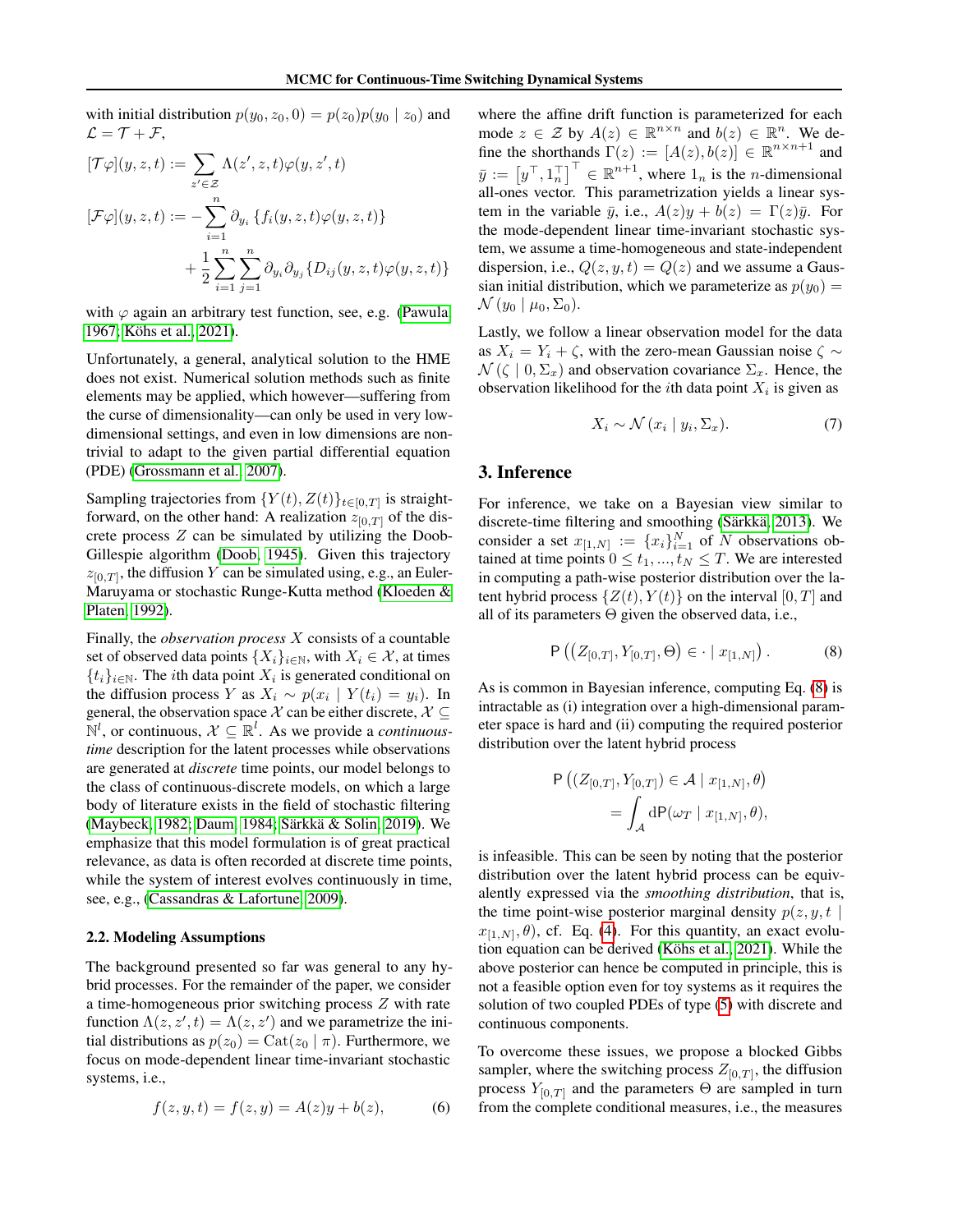conditioned on each other and the data  $x_{[1,N]}$ :

$$
y_{[0,T]} \sim P(Y_{[0,T]} \in \cdot \mid z_{[0,T]}, x_{[1,N]}, \theta),
$$
 (9)

$$
z_{[0,T]} \sim \mathsf{P}(Z_{[0,T]} \in \cdot \mid y_{[0,T]}, x_{[1,N]}, \theta), \qquad (10)
$$

$$
\theta \sim \mathsf{P}(\Theta \in \cdot \mid z_{[0,T]}, y_{[0,T]}, x_{[1,N]}). \tag{11}
$$

Hence, this scheme yields samples from the desired joint posterior distribution in Eq. [\(8\)](#page-2-0).

The path-wise quantities Eqs. [\(9\)](#page-3-0) and [\(10\)](#page-3-1) can be show to each describe conditional Markov processes. In principle, we desire to sample from these processes in a manner akin to the forward- and backward-recursion in traditional discretetime hidden Markov models (HMMs) [\(Barber, 2012\)](#page-8-16). In contrast to the discrete-time case, however, we can not obtain such recursions by an application of Bayes' rule, as it is not possible to define sensible probability densities on the path-space  $\Omega$ , cf. Section [2.](#page-1-6) Sampling from the full conditional measures is hence non-trivial. Drawing on results from filtering and smoothing theory, we derive in the following the evolution equations for Eqs. [\(9\)](#page-3-0) and [\(10\)](#page-3-1) on the process level, allowing us to generate the desired samples. As Eq. [\(9\)](#page-3-0) and Eq. [\(10\)](#page-3-1) both depend on the same Brownian motion instance  $W$ , complications arise due to the asymmetry of the Itô integral which are not found in discrete time. To circumvent these issues, all stochastic integrations are carried out forward in time. This results in a backwardforward/forward-backward (BFFB) scheme, where the time direction of the actual path simulation is reversed between the posterior  $Z$ - and  $Y$ -paths.

We additionally sample the model parameters from the full conditional distribution Eq. [\(11\)](#page-3-2). By the use of conjugate prior distributions, Eq. [\(11\)](#page-3-2) yields closed-form distributions for all parameters. For the dispersion  $Q$ , we do not obtain the posterior directly, but utilize a Metropolis-adapted Langevin scheme, ensuring numerical stability [\(Besag et al.,](#page-8-17) [1995\)](#page-8-17).

We emphasize that inference schemes for this versatile class of processes are rare: to the best of our knowledge, the only framework available is a recent variational approach [\(Köhs et al., 2021\)](#page-9-8), which however needs to make strong approximating assumptions and does not provide Bayesian parameter estimates. In this approach, the exact smoothing density  $p(z, y, t | x_{[1,N]})$  is approximated by a simple mixture of Gaussian processes (GPs), which is unable to resolve non-stationary diffusion dynamics.

## 3.1. Gibbs Step: Sampling the Conditional Diffusion **Process**  $Y_{[0,T]}$

To sample from the full conditional diffusion path measure

$$
y_{[0,T]} \sim P(Y_{[0,T]} \in \cdot \mid z_{[0,T]}, x_{[1,N]}, \theta),
$$
 (12)

we first acknowledge that by conditioning on the process  $z_{[0,T]}$  the generative model presented in Section [2](#page-1-6) reduces

<span id="page-3-2"></span><span id="page-3-1"></span><span id="page-3-0"></span>to a SSDE with a fixed switching path. We can interpret this SSDE [\(2\)](#page-1-1) as a temporal sequence of individual SDEs, or, equivalently, as we assume all drift functions Eq. [\(6\)](#page-2-1) to be linear, as one SDE with an explicit time-dependence of the parameters; more concretely, we have a drift function

$$
f(z(t), y) = A(z(t))y + b(z(t)) \equiv f(y, t)
$$
 (13)

and the dispersion  $Q(z(t), y, t) = Q(z(t)) \equiv Q(t)$ . Hence, the path measure in Eq. [\(12\)](#page-3-3) is governed by the solution of an SDE process conditioned on the data  $x_{[1,N]}$ . For a conventional, i.e., non-switching, SDE,

<span id="page-3-6"></span>
$$
dY(t) = f(Y(t), t)dt + Q(t)dW(t), \qquad (14)
$$

it is well known that the posterior process conditioned on some data  $x_{[1,N]}$  can in turn via Doob's h-transform [\(Doob,](#page-8-18) [1984;](#page-8-18) [Rogers & Williams, 2000\)](#page-9-14) be expressed as an SDE with a modified drift function  $f(Y(t), t)$ :

$$
dY(t) = \tilde{f}(Y(t), t)dt + Q(t)dW(t),
$$
  

$$
\tilde{f}(Y(t), t) = f(Y(t), t) + D(t)\partial_y \log \beta(Y(t), t).
$$
 (15)

The reverse-filtered likelihood, an analogue to the backward messages in discrete-time HMMs,

<span id="page-3-7"></span><span id="page-3-4"></span>
$$
\beta(y, t) := p(x_{[k,N]} \mid y, t), \, t_k \ge t,\tag{16}
$$

has to fulfill the Kolmogorov backward equation (KBE) starting at the end-point  $t = T$  with  $\beta(y,T) = 1$ , [\(Särkkä,](#page-9-3) [2013\)](#page-9-3)

$$
\partial_t \beta(y, t) = -\sum_{i=1}^n f_i(y, t) \partial_{y_i} \beta(y, t)
$$

$$
-\frac{1}{2} \sum_{i=1}^n \sum_{j=1}^n D_{ij}(t) \partial_{y_i} \partial_{y_j} \beta(y, t). \quad (17)
$$

Under the linearity assumption, the KBE [\(17\)](#page-3-4) can be evaluated in closed form, yielding a backward Kalman-type filter. Note that these results are known, e.g., from results on smoothing for nonlinear diffusions [\(Mider et al., 2021\)](#page-9-15). We provide the derivations in Appendix [A.1](#page-11-0) for completeness. In between observations, we find

<span id="page-3-5"></span>
$$
\beta(y,t) = \mathcal{N}(x_k,...,x_N \mid F(t)y + m(t), \Sigma(t)), t_k \ge t,
$$
\n(18)  
\nwhere  $F(t) \in \mathbb{R}^{(N-k)n \times n}$ ,  $m(t) \in \mathbb{R}^{(N-k)n}$ , and  $\Sigma(t) \in \mathbb{R}^{(N-k)n \times (N-k)n}$  are determined by a set of ordinary dif-  
\nferential equations (ODEs). Note, however, that the support  
\nof this distribution increases with each observation incorporated. By re-interpreting the Gaussians as distributions over  
\n $y$  rather than  $x$ , this can be decomposed as

<span id="page-3-3"></span>
$$
\log \beta(y, t) = -c(t) - \frac{1}{2} y^\top I(t) y + a(t)^\top y, \qquad (19)
$$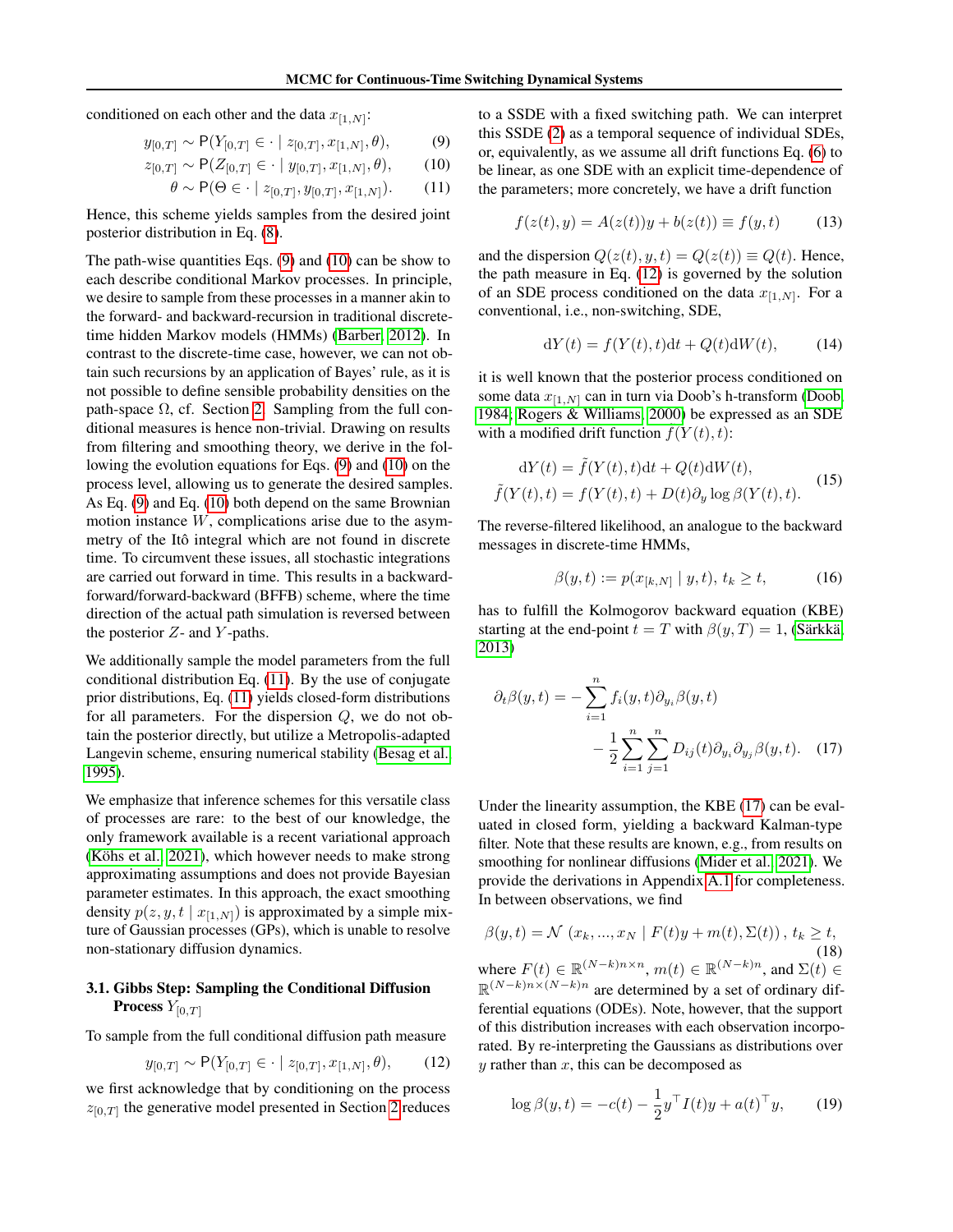where  $c(t)$ ,  $I(t)$  and  $a(t)$  depend on the parameters of Eq. [\(18\)](#page-3-5). Importantly, (i) these parameters are fixed in size,  $c(t) \in \mathbb{R}$ ,  $I(t) \in \mathbb{R}^{n \times n}$ , and  $a(t) \in \mathbb{R}^n$ ; and (ii) we do not require the normalizer  $c(t)$ , as Eq. [\(15\)](#page-3-6) only depends on the gradient

<span id="page-4-3"></span>
$$
\partial_y \log \beta(y, t) = -I(t)y + a(t). \tag{20}
$$

For these parameters, the KBE yields a continuous-time backward analogue to the discrete-time information filter [\(Stengel, 1994\)](#page-9-16),

$$
\frac{\mathrm{d}}{\mathrm{d}t}I(t) = -A(t)^\top I(t) - I(t)A(t) + I(t)D(t)I(t),
$$
\n
$$
\frac{\mathrm{d}}{\mathrm{d}t}a(t) = -A(t)^\top a(t) + I(t)D(t)a(t) + I(t)b(t).
$$
\n(21)

At the observation times, the ODE solutions are subject to the usual reset conditions [\(Kushner, 1964\)](#page-9-17)

$$
I(t_i) = \Sigma_x^{-1} + I(t_i^+), \quad a(t_i) = \Sigma_x^{-1} x_i + a(t_i^+), \quad (22)
$$

where  $a(t_i^+) := \lim_{h \searrow 0} a(t_i + h)$ . Having computed  $\partial_y \log \beta(y, t)$  backward from  $t = T$  to  $t = 0$ , we can then straightforwardly simulate the SDE [\(15\)](#page-3-6) forward in time. Hence, we can simulate the SDE

$$
dY(t) = \{ [A(z(t)) - Q(z(t))Q^{\top}(z(t))I(t)] Y(t) + b(z(t)) + a(t) \} dt + Q(z(t)) dW(t),
$$
 (23)

which yields samples from the full conditional distribution in Eq. [\(12\)](#page-3-3). For the initial value of the full-conditional path measure, we have

$$
y(0) | z_{[0,T]}, x_{[1,N]}, \theta \sim \mathcal{N}(y_0 | \bar{\mu}, \bar{\Sigma}),
$$

where we show in Appendix [A.2](#page-17-0) that

$$
\bar{\mu} = \bar{\Sigma} (\Sigma_0^{-1} \mu_0 + a(0)), \quad \bar{\Sigma} = (\Sigma_0^{-1} + I(0))^{-1}.
$$
 (24)

## 3.2. Gibbs Step: Sampling the Conditional Switching **Process**  $Z_{[0,T]}$

With the simulated SSDE path  $y_{[0,T]}$ , we aim to sample from the switching full conditional path measure,

$$
z_{[0,T]} \sim \mathsf{P}(Z_{[0,T]} \in \cdot \mid y_{[0,T]}, x_{[1,N]}, \theta),
$$

which reduces due to the Markovian structure described in Section [2](#page-1-6) to

<span id="page-4-1"></span>
$$
z_{[0,T]} \sim \mathsf{P}(Z_{[0,T]} \in \cdot \mid y_{[0,T]}, \theta). \tag{25}
$$

In principle, we would like to pursue a similar approach as in the preceding section, i.e., a backward-filtering, forwardsampling scheme. Appropriate theoretical results exist for pure SDE systems with state-independent drift [\(Pardoux,](#page-9-18) [1980;](#page-9-18) [Van Handel, 2007\)](#page-10-2). The state-dependence of the

SSDE drift function Eq. [\(2\)](#page-1-1) does however not admit an ODE formulation of the reverse-filtered likelihood analogous to Eq. [\(16\)](#page-3-7) [\(Crisan et al., 2013;](#page-8-19) [Davis, 1979\)](#page-8-20). Instead, this quantity will depend on a stochastic integral with respect to the same Brownian motion  $W$  that generated the forward diffusion process. Roughly speaking, when trying to obtain the sought-after reverse quantity starting from  $t = T$ , one would have to integrate with respect to a process that is known for every  $t' < t$  and hence "looks into the future". It is not obvious whether it is possible to find such a reverse process, but see, e.g., [\(Nualart & Pardoux, 1988;](#page-9-19) [Nualart, 2006\)](#page-9-20) on anticipative stochastic calculus. We hence adopt a reversed approach, where we first compute the filtering distribution forward in time and subsequently simulate backwards, as we then can jointly solve the occurring stochastic integrals in the same time direction, circumventing the above issues.

We first compute the filtering densities  $p_f(z, t)$ , which follow from the conditional path measure  $P(Z_{[0,t]} \in dz_{[0,t]} |)$  $y_{[0,t]}$ ) as an expectation:

<span id="page-4-0"></span>
$$
p_f(z,t) = \mathsf{E}\left[\mathbb{1}(z(t) = z) \mid y_{[0,t]}\right]
$$

$$
= \int \mathbb{1}(z(t) = z) \mathsf{P}(Z_{[0,t]} \in dz_{[0,t]} \mid y_{[0,t]}).
$$
 (26)

<span id="page-4-4"></span>This path measure is expressible via the measure of a standard Brownian motion W,  $P(W_{[0,t]} \in dy_{[0,t]}),$  utilizing Girsanov's theorem [\(Øksendal, 2003\)](#page-9-21)

$$
P(Z_{[0,t]} \in dz_{[0,t]} | y_{[0,t]}) \propto G(z_{[0,t]}, y_{[0,t]})
$$

$$
P(W_{[0,t]} \in dy_{[0,t]}) P(Z_{[0,t]} \in dz_{[0,t]}) \quad (27)
$$

with the Radon-Nikodym derivative between the conditional and the Brownian motion measure,

<span id="page-4-5"></span>
$$
G(z_{[0,t]}, y_{[0,t]}) := \frac{\mathrm{d}P(Y_{[0,t]} \in \mathrm{d}y_{[0,t]} \mid z_{[0,t]})}{\mathrm{d}P(W_{[0,t]} \in \mathrm{d}y_{[0,t]})}
$$
(28)  
=  $\exp\left\{\int_0^t f^\top(z(s), y(s))D^{-1}(z(s))\mathrm{d}y(s)$   
 $-\frac{1}{2}\int_0^t f^\top(z(s), y(s))D^{-1}(z(s))f(z(s), y(s))\mathrm{d}s\right\}.$ 

By computing a stochastic differential equation for Eq. [\(26\)](#page-4-0) utilizing Itô's lemma yields a Kushner-Stratonovich SDE describing its time evolution [\(Del Moral & Penev, 2017\)](#page-8-21)

<span id="page-4-2"></span>
$$
\begin{aligned} \mathrm{d}p_f(z,t) &= \sum_{z' \in \mathcal{Z}} \Lambda(z',z,t) p_f(z',t) \mathrm{d}t + p_f(z,t) \cdot \\ (f(y,z) - \bar{f}(y,t))^\top D^{-1}(z) (\mathrm{d}y(t) - \bar{f}(y,t) \mathrm{d}t) \end{aligned} \tag{29}
$$

with  $\bar{f}(y,t) = \sum_{z' \in \mathcal{Z}} f(z',y)p_f(z',t)$ ; for a detailed mathematical derivation, see Appendix [B.](#page-17-1) Note that for  $f(y, z) = f(z)$ , we recover the classical Wonham filter [\(Wonham, 1964\)](#page-10-4).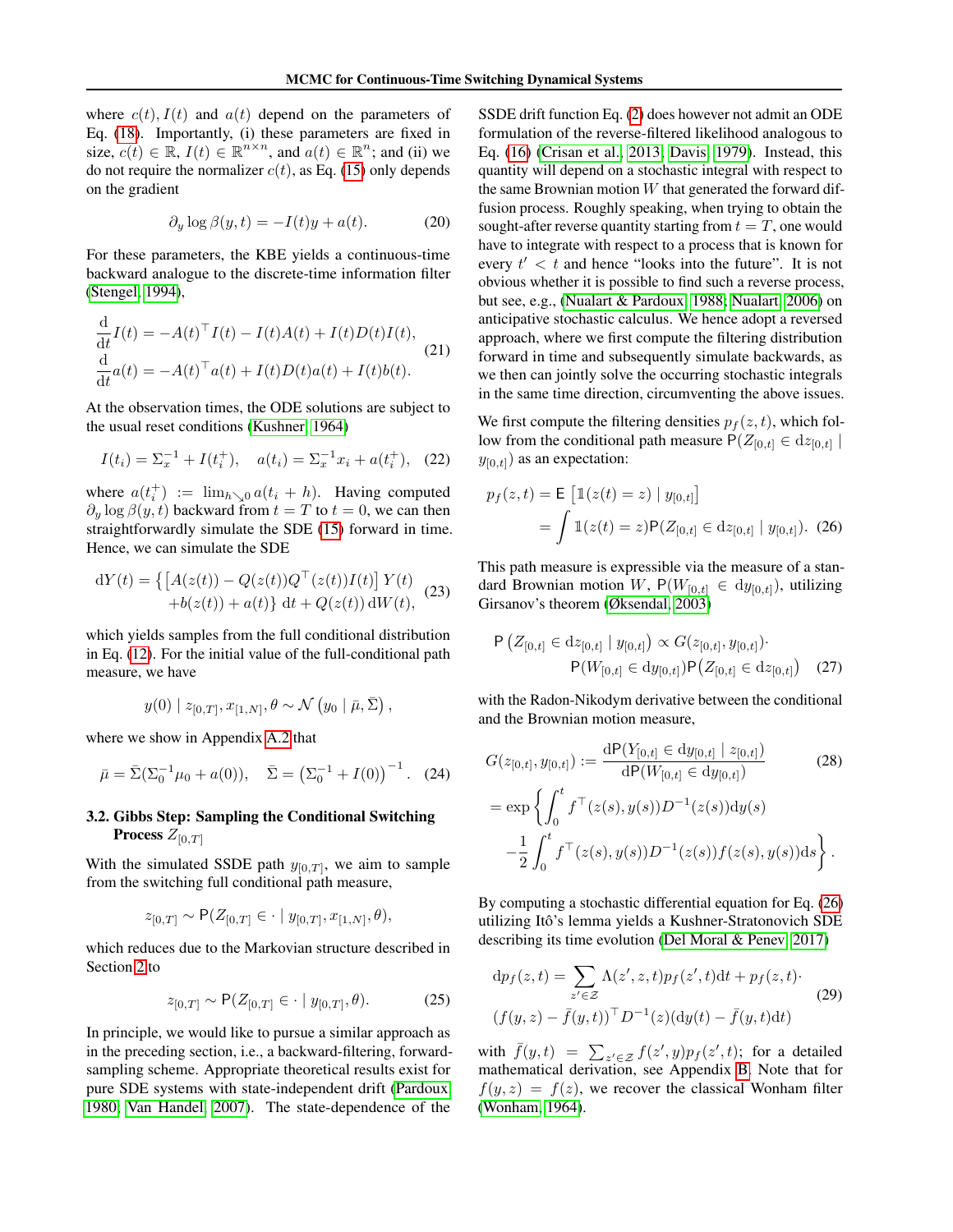It is a known result that the smoothing density  $p_s(z, t) :=$  $p(z, t | y_{[0,T]})$  admitted by the sought-after switching path measure in Eq. [\(25\)](#page-4-1) can be expressed as a backward master equation via the forward filtered density  $p_f(z, t) := p(z, t)$  $y_{[0,t]}$ ) [\(Anderson & Rhodes, 1983;](#page-8-22) [Van Handel, 2007\)](#page-10-2). The backward master equation reads

<span id="page-5-0"></span>
$$
\frac{\mathrm{d}}{\mathrm{d}t}p_s(z,t) = -\sum_{z' \in \mathcal{Z}} \tilde{\Lambda}(z',z,t)p_s(z',t),\qquad(30)
$$

with the end-point condition  $p_s(z,T) = p_f(z,T)$ . The backward rates in Eq. [\(30\)](#page-5-0) are defined as

$$
\tilde{\Lambda}(z, z', t) := \lim_{h \searrow 0} h^{-1} P(Z(t - h) = z' | Z(t) = z),
$$

and determined by the filtering density,

$$
\tilde{\Lambda}(z', z, t) = \frac{p_f(z', t)}{p_f(z, t)} \Lambda(z, z'),\tag{31}
$$

with the usual exit rates  $\tilde{\Lambda}(z, z, t) := -\sum_{z' \neq z} \tilde{\Lambda}(z, z', t)$ .

This allows us to backward-sample a new path  $z_{[0,T]}$  after forward-filtering via Eq. [\(29\)](#page-4-2). To simulate from the conditional switching process Z with time-dependent rates Eq. [\(31\)](#page-5-1), we utilize the thinning algorithm, which generalizes the standard Doob-Gillespie algorithm [\(Lewis &](#page-9-22) [Shedler, 1979\)](#page-9-22).

<span id="page-5-3"></span>Algorithm 1 BFFB Gibbs Sampling for Continuous-Time Switching Dynamical Systems

- 1: **Input:** observation data  $\{t_i, x_i\}_{i=1,\dots,N}$
- 2: Initialize  $z_{[0,T]}^0, y_{[0,T]}^0, \theta^0$
- 3: for  $i = 0, ..., NumSamples$  do
- 4: Given  $z^i_{[0,T]}$ , compute  $\partial_y \log \beta$  using Eq. [\(21\)](#page-4-3)
- 5: Given  $z^i_{[0,T]}$ , sample  $y^{i+1}_{[0,T]}$  according to [\(23\)](#page-4-4)
- 6: Given  $y_{[0,T]}^{i+1}$ , compute  $p_f$  using Eq. [\(29\)](#page-4-2)
- 7: Given  $y_{[0,T]}^{i+1}$ , sample  $z_{[0,T]}^{i+1}$  according to Eq. [\(31\)](#page-5-1)
- 8: Given  $z_{[0,T]}^{i+1}$ ,  $y_{[0,T]}^{i+1}$ , sample model parameters  $\theta^{i+1}$ 9: end for

#### <span id="page-5-4"></span>3.3. Gibbs Step: Sampling the Parameters Θ

Our framework naturally lends itself to Bayesian parameter estimation. In the following, we specify the used prior distributions over the model parameters and provide the resulting full conditionals one at a time. With this model definition, the prior parameter distributions are conjugate to the respective likelihoods. The posterior distributions hence are found by updating the distribution hyperparameters. Due to space constraints, we omit the densities of the used distributions as well as the mathematical details of the updates and state here only the results, but provide all definitions and derivations in Appendix [C.](#page-19-0) For a comprehensive overview over (conjugate) distributions, see, e.g., [\(Gelman et al., 2013\)](#page-8-23).

MJP Initial Conditions We impose a Dirichlet prior with hyper-parameter  $\alpha_{z_0}$  on the initial MJP state distribution parameter  $\pi_{z_0}$ , resulting in

$$
p(\pi_{z_0} \mid z_{[0,T]}) = \text{Dir}(\pi_{z_0} \mid \alpha_{z_0} + \delta_{z(0)}), \qquad (32)
$$

with the point mass  $\delta_{z(0)}$  on the value  $z(0)$ . Note that we suppress all variables in the conditioning set that  $\pi_{z_0}$  is conditionally independent of. We shall keep with this notation in all following update equations.

On the SSDE initial distribution parameters  $\mu_0$ ,  $\Sigma_0$  we place a Normal-inverse-Wishart (NIW) prior, with hyperparameters  $(\eta, \lambda, \Psi, \kappa)$ , yielding

$$
p(\mu_0, \Sigma_0 \mid y_{[0,T]}) = \mathcal{NIW}\left(\mu_0, \Sigma_0 \middle| \tilde{\eta}, \tilde{\lambda}, \tilde{\Psi}, \tilde{\kappa}\right) \quad (33)
$$

<span id="page-5-1"></span>with

$$
\tilde{\eta} = \frac{\lambda \eta + y_0}{\lambda + 1}, \quad \tilde{\lambda} = \lambda + 1, \quad \tilde{\kappa} = \kappa + 1,
$$
  

$$
\tilde{\Psi} = \left(\Psi^{-1} + \lambda \tilde{\lambda}^{-1} (y_0 - \eta) (y_0 - \eta)^{\top}\right)^{-1}.
$$
 (34)

MJP Rates We assume the prior rates to be given by a Gamma distribution: Introducing the shorthand  $\Lambda_{zz}$  :=  $\Lambda(z,z'),$ 

$$
p(\Lambda_{zz'}) = \text{Gam}(\Lambda_{zz'} \mid s, r) \tag{35}
$$

with the shape  $s \in \mathbb{R}_{>0}$  and rate parameter  $r \in \mathbb{R}_{>0}$ . Characterizing the simulated path  $z_{[0,T]}$  via (i) the *sojourn times*  $\{\tau_k\}$  between jumps, and (ii) the *state sequence*  $\{z_k\}$ ,  $k = 0, ..., K$ , allows to express the path likelihood  $p(z_{[0,T]} | \Lambda_{zz})$  via the observed transitions  $N_{zz'} = \sum_{k=0}^{K-1} \mathbb{1}(z_k = z \wedge z_{k+1} = z')$  and cumulative sojourn times  $T_z = \sum_{k=0}^{K} \mathbb{1}(z_k = z)\tau_k$ , yielding a posterior Gamma distribution for the rates,

$$
p(\Lambda_{zz'} \mid z_{[0,T]}) = \text{Gam}(\Lambda_{zz'} \mid s + N_{zz'}, r + T_z). \quad (36)
$$

SDE Drift Parameters In the following, we utilize as above the shorthand  $\Gamma_z := \Gamma(z)$ . The SSDE parameters  $\Gamma_z$ are specified via a Matrix-Normal (MN) prior

<span id="page-5-2"></span>
$$
p(\Gamma_z) = \mathcal{MN} (\Gamma_z \mid M_z, D_z, K_z), \tag{37}
$$

where  $D_z = D(z)$  is the SSDE covariance. Expressing the conditional Y -posterior via the Radon-Nikodym derivative  $G(z_{[0,T]}, y_{[0,T]})$ , c.f. Eq. [\(28\)](#page-4-5), we can interpret G as the likelihood of the drift parameters,  $G(z_{[0,T]}, y_{[0,T]}) =$  $G(z_{[0,T]},y_{[0,T]} \mid {\{\Gamma_z\}}),$ 

$$
p(\Gamma_z | z_{[0,T]}, y_{[0,T]}) \propto G(z_{[0,T]}, y_{[0,T]} | {\Gamma_z}) p(\Gamma_z). \tag{38}
$$

We show in Appendix [C](#page-19-0) that the prior is conjugate with respect to G when  $y_{[0,T]}$  is simulated utilizing an Euler-Maruyama solver. Accordingly,

$$
p(\Gamma_z | y_{[0,T]}, z_{[0,T]}) = \mathcal{MN}\Big(\Gamma_z | \tilde{M}_z, D_z, \tilde{K}_z\Big). \quad (39)
$$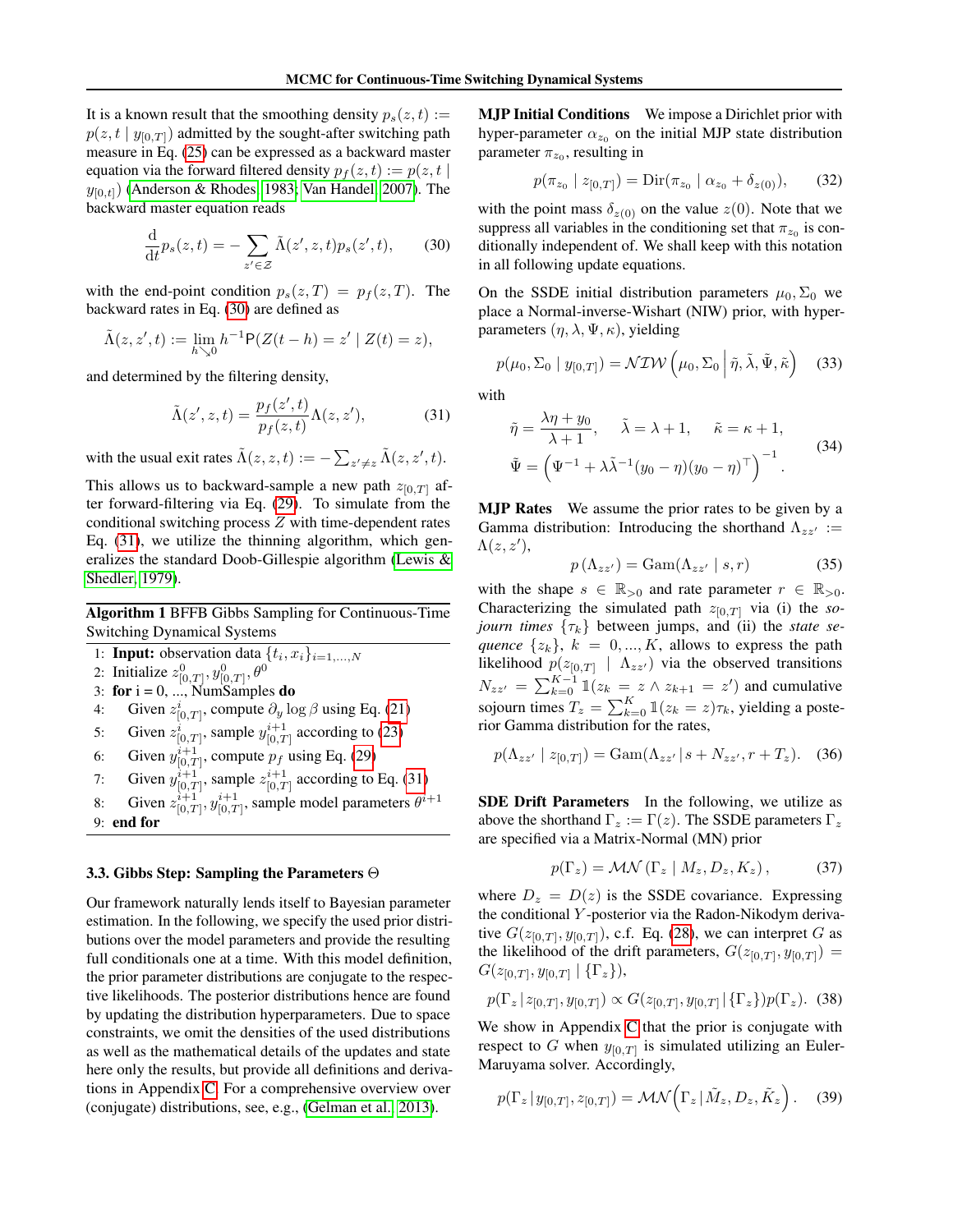

<span id="page-6-1"></span>Figure 2. Model validation on synthetic data and comparison with variational results. A: Results of method. Top: ground-truth switching trajectory  $z_{[0,T]}$ . Middle: empirical posterior  $p(z, t | x_{[1,N]})$ . Brighter colors indicate higher probability density. Bottom: respective posterior  $p(y, t | x_{[1,N]})$ . Black solid line: ground-truth latent trajectory  $y_{[0,T]}$ . White crosses: observations.  $N_{\text{samples}} = 10000$ . B: Results of the variational method [\(Köhs et al., 2021\)](#page-9-8). Middle: variational posterior  $q(z, t | x_{[1,N]})$ . Bottom: variational posterior  $q(y, t | x_{[1,N]})$ . C: Parameter estimates of the drift parameters  $A(z), b(z)$ , cf. Eq. [\(6\)](#page-2-1), the MJP rates  $\Lambda(z, z')$ , the SDE covariance  $D(z)$ and the observation covariance  $\Sigma_x$ . Red lines: true values. Blue and orange shading indicates the two modes  $z = 1, 2$  where applicable. Dashed lines: variational point estimates.

See for the hyperparameter update equations. Note that this prior does not guarantee stability of the individual modes, as it does not impose any constraints on the eigenvalue spectrum of the sub-matrices  $A(z)$ . However, it is known that for switching systems, global stability of the system does not require strict intra-mode stability [\(Mao, 1999\)](#page-9-23). Conditioned on data from a stable mode, the posterior will in any event be likely peaked around stable matrices.

**SDE Dispersion** The dispersion  $Q(z)$  has a special role among the model parameters, as together with the used time step-size, it determines the accuracy of the SDE solver. While a posterior dispersion can be derived in the same vein as for the drift parameters Eq. [\(38\)](#page-5-2), the resulting posteriors may cause the solver to become unstable if Q becomes too large. One may approach this issue by utilizing adaptive step-size solvers [\(Kloeden & Platen, 1992\)](#page-9-12). For simplicity, we instead apply a Metropolis-adapted Langevin sampling scheme [\(Roberts & Rosenthal, 1998\)](#page-9-24) for  $Q(z) = Q_z$ , applying the usual shorthand. We simulate an SDE on the space of dispersion matrices with step-size  $0 < \xi \ll 1$  and  $\varepsilon \sim \mathcal{N}(0, \mathbb{I}_n)$  [\(Roberts & Rosenthal, 1998\)](#page-9-24),

$$
Q_z^* = Q_z + \xi \partial_{Q_z} \log p(Q_z \mid y_0, y_h, \dots, y_{Lh}) + \sqrt{2\kappa \varepsilon}.
$$
\n(40)

Here,  $p(Q_z \mid \{y_{hl}\})$  is the approximation of  $p(Q_z \mid$  $y_{[0,T]}) \propto G(z_{[0,T]}, y_{[0,T]}) p(Q_z)$  on the SDE simulation time grid,  $t_0 = 0, t_1 = h, ..., t_L = Lh = T$  with timestep h. In practice, we parameterize  $Q_z$  via

$$
D_z = Q_z Q_z^\top \sim \mathcal{IW}(D_z \mid \Psi_{D_z}, \lambda_{D_z}).\tag{41}
$$

Note that as shown in Appendix [C,](#page-19-0) the approximate density  $p(Q_z | \{y_{hl}\})$  is equivalent to a product of  $L-1$  Gaussian transition distributions  $\mathcal{N}(y_l | y_{l-1}, D_z h)$ . We then utilize a Metropolis rejection scheme with acceptance probability

$$
A(Q, Q^*) = \frac{p(Q_z^* \mid y_{[0,T]})q(Q \mid Q^*)}{p(Q_z \mid y_{[0,T]})q(Q^* \mid Q)},
$$
(42)

where  $q$  denotes the (Gaussian) proposal density induced by Eq. [\(40\)](#page-6-0). Note that we expect slow mixing of the sampler with respect to  $Q$ , which is due to the fact that the measures of two diffusion processes with different dispersions are singular with respect to each other [\(Shephard & Pitt, 1997\)](#page-9-25). As potential solutions to this peculiar issue are quite involved, an in-depth analysis of this issue is outside the scope of the present study, but see , e.g., [\(Shephard & Pitt, 1997;](#page-9-25) [Golightly & Wilkinson, 2008\)](#page-8-24). For our purposes, we are satisfied with a tractable and numerically stable posterior and hence defer respective extensions to future works.

Observation Covariance Lastly, we impose an inverse-Wishart (IW) prior on the observation covariance  $\Sigma_x$ , resulting in  $p(\bar{\Sigma}_x | x_{[1,N]}) = \mathcal{IW}(\Sigma_x | \tilde{\Psi}_x, \tilde{\lambda}_x)$ . We summarize the full Gibbs sampling algorithm in Algorithm [1.](#page-5-3)

## <span id="page-6-0"></span>4. Results

We first verify the method on data generated under the modeling assumption and compare with the existing variational framework [\(Köhs et al., 2021\)](#page-9-8). Subsequently, we use the Gibbs sampler to infer the latent expression states of an inducible gene expression system. In all experiments, the hyperparameters are set empirically. For other options, see, e.g. [\(Casella, 2001\)](#page-8-25). We initialize the Gibbs sampler in the same way to start at reasonable parameter values such as to achieve fast burn-in. All hyperparameters are provided in Appendix [D.](#page-22-0)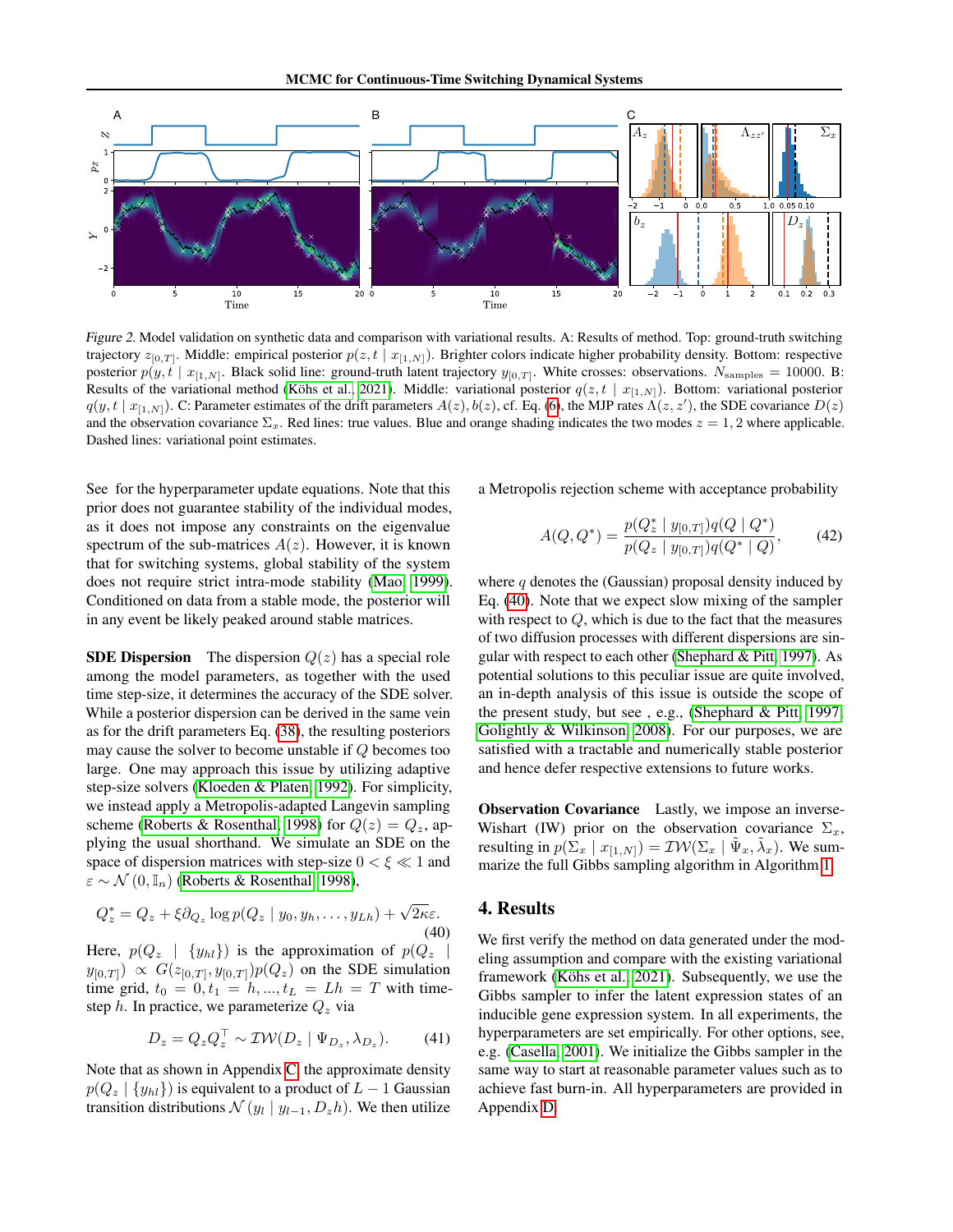

<span id="page-7-0"></span>Figure 3. Inference of promoter states for an inducible gene expression system. Top: empirical posterior  $p(z, t | x_{[1,N]})$  (blue) and chemical control (orange; "off", state 1, and "on", state 2). Note that this does not directly correspond to the promoter-"on" and promoter-"off" state, as a the inducer has to diffuse in and out the cell and its nucleus. Bottom: empirical posterior  $p(y, t | x_{[1,N]})$ . White crosses: observed data.  $N_{\text{samples}} = 10000$ .

#### 4.1. Verification on Ground-Truth Data

We test the method on synthetic data from a two-mode, onedimensional switching dynamical system as specified in Section [2.2.](#page-2-2) Our Gibbs sampling scheme is able to faithfully recover the latent ground-truth trajectories; both  $z_{[0,T]}$  and  $y_{[0,T]}$  are reproduced with high fidelity, see Fig. [2.](#page-6-1) In particular, we note that the smooth relaxation from one set-point to the other upon a switch of the Z-process is accurately reconstructed. For comparison, we run the variational method [\(Köhs et al., 2021\)](#page-9-8) on the same observations  $x_{[1,N]}$ . This method returns approximate posterior marginal densities  $q(z, t | x_{[1,N]})$  and  $q(y, t | x_{[1,N]})$ . The variational framework fails to capture the non-stationary transition periods upon Z-switches and results in bimodal posterior marginals, exhibiting a "gap" in the posterior density  $q(z, t | x_{[1,N]})$ , which is also reflected in delayed mode transitions. Furthermore, we obtain accurate Bayesian parameter estimates. Note that all posteriors except the diffusion covariance  $D_z$ cover the ground truth very well. While the distribution of the latter is in total closer to the ground truth than the variational estimate, we observe slow mixing in this parameter, as discussed in Section [3.3.](#page-5-4)

#### 4.2. Inference of Gene-Switching Dynamics

We use our framework to infer the switching dynamics of an inducible gene system measured in-house. We expressed an inducible green fluorescent protein (GFP) in the eucaryotic model organism *Saccharomyces cerevisiae*. Using a microfluidic platform, gene expression can be induced at arbitrary time points by a chemical control signal utilizing

 $\beta$ -estradiol [\(Hofmann et al., 2019\)](#page-8-26). Upon induction, expression of the GFP-encoding gene is initiated. We measure the amount of GFP fluorescence over time using fluorescence microscopy. The dynamics of transcription and translation is commonly modeled by switching SDEs with rate parameters depending on the stochastic promoter state of the gene ("on" vs. "off") [\(Ocone et al., 2013\)](#page-9-26). We aim to infer the latent stochastic promoter state, the GFP level and the rate parameters from a set of noisy microscopy measurements. Although we have no ground truth available, we can rationalize the inferred promoter activity shown in the upper panel of Fig. [3](#page-7-0) in the context of the available inducer control signal. Upon addition of  $\beta$ -estradiol to the medium, a certain delay is incurred through molecular diffusion until the promoter gets activated. Similarly, upon removal of the chemical from the medium, promoter deactivation is governed by the export of the chemical from the cell through diffusion. Along the same lines, the inferred GFP level shown in the lower panel of Fig. [3](#page-7-0) is in line with the elementary processes of ribonucleic acid (RNA) transcription and protein translation that result in a delayed activation and deactivation on the protein level with respect to the promoter state. The estimates of the rate parameters are provided in Appendix [D.](#page-22-0)

## 5. Discussion

We presented, to the best of our knowledge, the first tractable sampling-based path-space inference scheme for discretely observed continuous-time switching dynamical systems. This enables accurate Bayesian posterior inference in settings where existing variational inference methods [\(Köhs](#page-9-8) [et al., 2021\)](#page-9-8) fail. We derived a blocked Gibbs sampler, where we generate sample paths from the exact full conditionals for the switching and diffusion components. Additionally, we sample the posterior parameters of the system by the use of conjugate updates. In future work, an exciting direction is to extend the method to non-linear settings, where, e.g., samples from our method could serve as a proposal distribution in a particle smoother setting [\(Klaas et al.,](#page-9-27) [2006;](#page-9-27) [Mider et al., 2021\)](#page-9-15). Further, to allow for more expressive observation likelihoods, the latent hybrid process  $\{Z(t), Y(t)\}$  could be combinded with recent neural network approaches to continuous-time processes [\(Li et al.,](#page-9-28) [2020\)](#page-9-28).

Acknowledgements should only appear in the accepted version.

#### Acknowledgements

We thank Tim Prangemeier for providing the gene switching data and helpful discussions and the anonymous reviewers for their useful comments and suggestions. This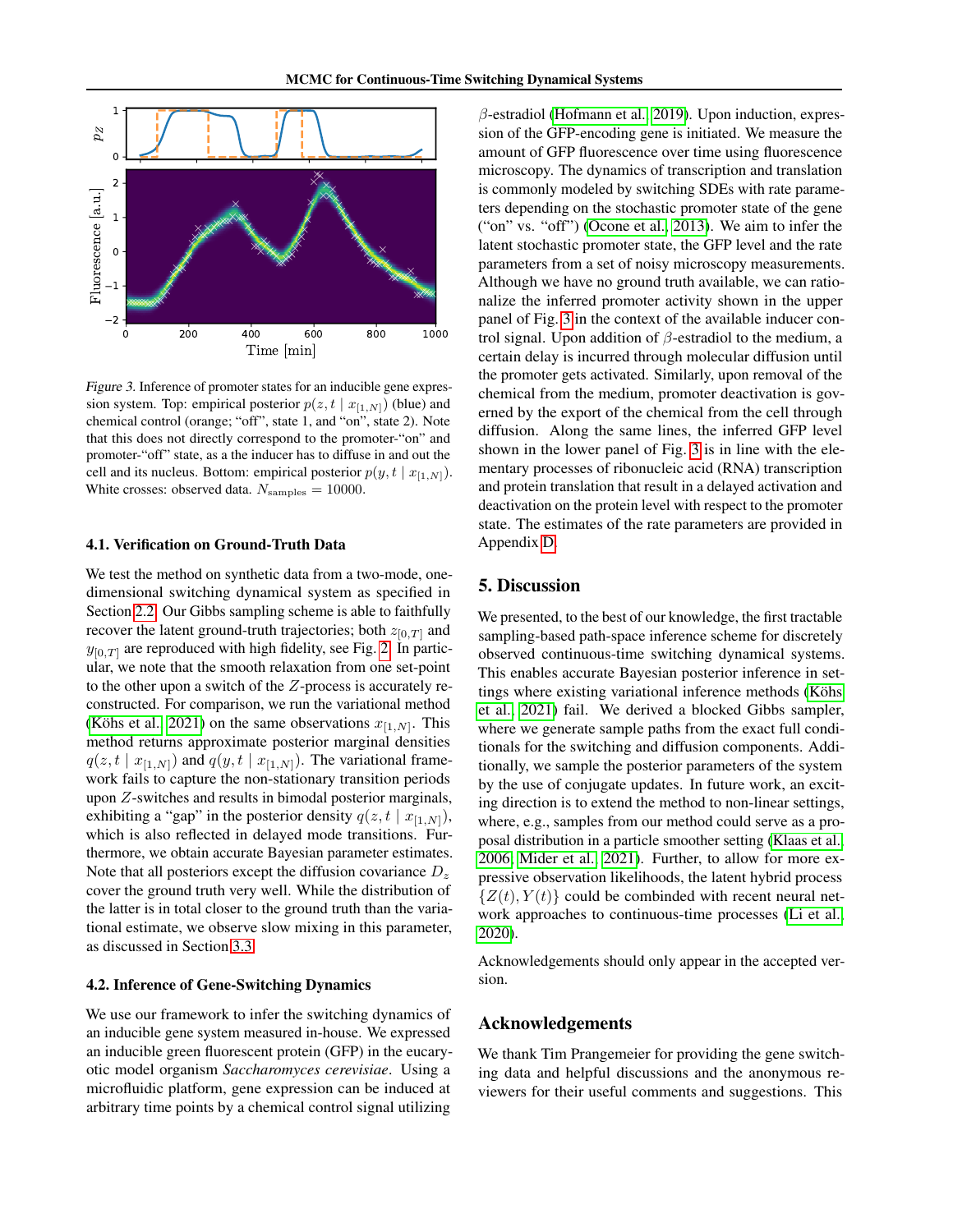work has been funded by the European Research Council (ERC) within the CONSYN project, grant agreement number 773196, and by the German Research Foundation (DFG) as part of the project B4 within the Collaborative Research Center (CRC) 1053 – MAKI.

#### References

- <span id="page-8-22"></span>Anderson, B. D. O. and Rhodes, I. B. Smoothing algorithms for nonlinear finite-dimensional systems. *Stochastics: An International Journal of Probability and Stochastic Processes*, 9(1-2):139–165, 1983.
- <span id="page-8-1"></span>Anderson, D. F., Ermentrout, B., and Thomas, P. J. Stochastic representations of ion channel kinetics and exact stochastic simulation of neuronal dynamics. *Journal of computational neuroscience*, 38(1):67–82, 2015.
- <span id="page-8-2"></span>Azzouzi, M. and Nabney, I. T. Modelling financial time series with switching state space models. In *Proceedings of the IEEE/IAFE 1999 Conference on Computational Intelligence for Financial Engineering (CIFEr)*, pp. 240– 249. IEEE, 1999.
- <span id="page-8-8"></span>Bain, A. and Crisan, D. *Fundamentals of stochastic filtering*, volume 60. Springer Science & Business Media, 2008.
- <span id="page-8-16"></span>Barber, D. *Bayesian reasoning and machine learning*. Cambridge University Press, 2012.
- <span id="page-8-17"></span>Besag, J., Green, P., Higdon, D., and Mengersen, K. Bayesian computation and stochastic systems. *Statistical science*, pp. 3–41, 1995.
- <span id="page-8-0"></span>Bressloff, P. C. Switching diffusions and stochastic resetting. *Journal of Physics A: Mathematical and Theoretical*, 53 (27):275003, 2020.
- <span id="page-8-25"></span>Casella, G. Empirical Bayes Gibbs sampling. *Biostatistics*, 2(4):485–500, 2001.
- <span id="page-8-15"></span>Cassandras, C. G. and Lafortune, S. *Introduction to discrete event systems*. Springer Science & Business Media, 2009.
- <span id="page-8-7"></span>Cassandras, C. G. and Lygeros, J. *Stochastic hybrid systems*. CRC Press, 2018.
- <span id="page-8-11"></span>Çınlar, E. *Probability and Stochastics*. Graduate Texts in Mathematics. Springer New York, 2011.
- <span id="page-8-19"></span>Crisan, D., Diehl, J., Friz, P. K., and Oberhauser, H. Robust filtering: correlated noise and multidimensional observation. *The Annals of Applied Probability*, 23(5):2139– 2160, 2013.
- <span id="page-8-14"></span>Daum, F. E. Exact finite dimensional nonlinear filters for continuous time processes with discrete time measurements. In *The 23rd IEEE Conference on Decision and Control*, pp. 16–22. IEEE, 1984.
- <span id="page-8-20"></span>Davis, M. Pathwise solutions and multiplicative functionals in nonlinear filtering. In *1979 18th IEEE Conference on Decision and Control including the Symposium on Adaptive Processes*, volume 2, pp. 176–181. IEEE, 1979.
- <span id="page-8-3"></span>Davis, M. H. Piecewise-deterministic markov processes: A general class of non-diffusion stochastic models. *Journal of the Royal Statistical Society: Series B (Methodological)*, 46(3):353–376, 1984.
- <span id="page-8-6"></span>Davis, M. H. A. *Markov models & optimization*. Routledge, 2018.
- <span id="page-8-21"></span>Del Moral, P. and Penev, S. *Stochastic Processes: From Applications to Theory*. Chapman and Hall/CRC, 2017.
- <span id="page-8-13"></span>Doob, J. L. Markoff chains–denumerable case. *Transactions of the American Mathematical Society*, 58(3):455–473, 1945.
- <span id="page-8-18"></span>Doob, J. L. *Classical potential theory and its probabilistic counterpart*, volume 549. Springer, 1984.
- <span id="page-8-9"></span>Doucet, A., Godsill, S., and Andrieu, C. On sequential Monte Carlo sampling methods for Bayesian filtering. *Statistics and computing*, 10(3):197–208, 2000.
- <span id="page-8-5"></span>Engell, S., Frehse, G., and Schnieder, E. *Modelling, analysis and design of hybrid systems*, volume 279. Springer, 2003.
- <span id="page-8-10"></span>Fox, E., Sudderth, E., Jordan, M., and Willsky, A. Nonparametric Bayesian learning of switching linear dynamical systems. *Advances in Neural Information Processing Systems*, 21:457–464, 2008.
- <span id="page-8-23"></span>Gelman, A., Carlin, J. B., Stern, H. S., Dunson, D. B., Vehtari, A., and Rubin, D. B. *Bayesian data analysis*. CRC press, 2013.
- <span id="page-8-24"></span>Golightly, A. and Wilkinson, D. J. Bayesian inference for nonlinear multivariate diffusion models observed with error. *Computational Statistics & Data Analysis*, 52(3): 1674–1693, 2008.
- <span id="page-8-12"></span>Grossmann, C., Roos, H.-G., and Stynes, M. *Numerical treatment of partial differential equations*. Springer, 2007.
- <span id="page-8-26"></span>Hofmann, A., Falk, J., Prangemeier, T., Happel, D., Köber, A., Christmann, A., Koeppl, H., and Kolmar, H. A tightly regulated and adjustable crispr-dcas9 based and gate in yeast. *Nucleic acids research*, 47(1):509–520, 2019.
- <span id="page-8-4"></span>Hu, J., Lygeros, J., and Sastry, S. Towards a theory of stochastic hybrid systems. In *International Workshop on Hybrid Systems: Computation and Control*, pp. 160–173. Springer, 2000.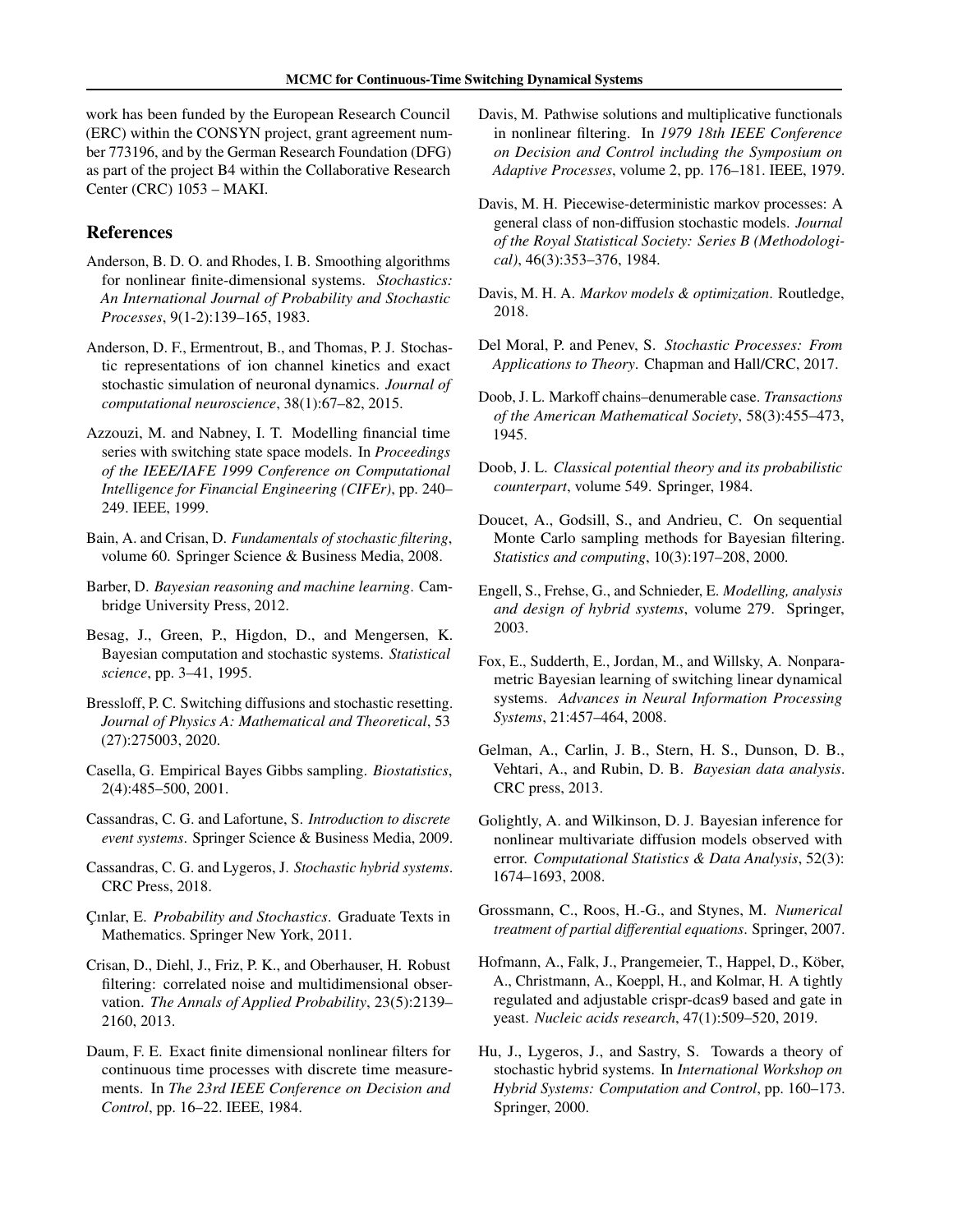- <span id="page-9-7"></span>Johnson, M. J., Duvenaud, D. K., Wiltschko, A., Adams, R. P., and Datta, S. R. Composing graphical models with neural networks for structured representations and fast inference. *Advances in neural information processing systems*, 29:2946–2954, 2016.
- <span id="page-9-27"></span>Klaas, M., Briers, M., De Freitas, N., Doucet, A., Maskell, S., and Lang, D. Fast particle smoothing: If i had a million particles. In *Proceedings of the 23rd international conference on Machine learning*, pp. 481–488, 2006.
- <span id="page-9-12"></span>Kloeden, P. E. and Platen, E. *Numerical Solution of Stochastic Differential Equations*. Springer, 1992.
- <span id="page-9-8"></span>Köhs, L., Alt, B., and Koeppl, H. Variational inference for continuous-time switching dynamical systems. *Advances in Neural Information Processing Systems*, 34, 2021.
- <span id="page-9-17"></span>Kushner, H. J. On the differential equations satisfied by conditional probablitity densities of Markov processes, with applications. *Journal of the Society for Industrial and Applied Mathematics, Series A: Control*, 2(1):106– 119, 1964.
- <span id="page-9-22"></span>Lewis, P. W. and Shedler, G. S. Simulation of nonhomogeneous Poisson processes by thinning. *Naval research logistics quarterly*, 26(3):403–413, 1979.
- <span id="page-9-28"></span>Li, X., Wong, T.-K. L., Chen, R. T., and Duvenaud, D. Scalable gradients for stochastic differential equations. In *International Conference on Artificial Intelligence and Statistics*, pp. 3870–3882. PMLR, 2020.
- <span id="page-9-6"></span>Linderman, S., Johnson, M., Miller, A., Adams, R., Blei, D., and Paninski, L. Bayesian learning and inference in recurrent switching linear dynamical systems. In *Artificial Intelligence and Statistics*, pp. 914–922. PMLR, 2017.
- <span id="page-9-0"></span>Lygeros, J. and Prandini, M. Stochastic hybrid systems: a powerful framework for complex, large scale applications. *European Journal of Control*, 16(6):583–594, 2010.
- <span id="page-9-23"></span>Mao, X. Stability of stochastic differential equations with Markovian switching. *Stochastic processes and their applications*, 79(1):45–67, 1999.
- <span id="page-9-2"></span>Mao, X. and Yuan, C. *Stochastic differential equations with Markovian switching*. Imperial college press, 2006.
- <span id="page-9-13"></span>Maybeck, P. S. *Stochastic models, estimation, and control*. Academic press, 1982.
- <span id="page-9-15"></span>Mider, M., Schauer, M., and van der Meulen, F. Continuousdiscrete smoothing of diffusions. *Electronic Journal of Statistics*, 15(2):4295 – 4342, 2021.
- <span id="page-9-9"></span>Norris, J. R. *Markov Chains*. Cambridge Series in Statistical and Probabilistic Mathematics. Cambridge University Press, 1997.
- <span id="page-9-20"></span>Nualart, D. *The Malliavin calculus and related topics*, volume 1995. Springer, 2006.
- <span id="page-9-19"></span>Nualart, D. and Pardoux, É. Stochastic calculus with anticipating integrands. *Probability theory and related fields*, 78(4):535–581, 1988.
- <span id="page-9-26"></span>Ocone, A., Millar, A. J., and Sanguinetti, G. Hybrid regulatory models: a statistically tractable approach to model regulatory network dynamics. *Bioinformatics*, 29(7):910– 916, 2013.
- <span id="page-9-21"></span>Øksendal, B. *Stochastic differential equations*. Springer, 2003.
- <span id="page-9-5"></span>Opper, M. and Sanguinetti, G. Variational inference for Markov jump processes. *Advances in neural information processing systems*, 20:1105–1112, 2007.
- <span id="page-9-18"></span>Pardoux, E. Stochastic partial differential equations and filtering of diffusion processes. *Stochastics*, 3(1-4):127– 167, 1980.
- <span id="page-9-11"></span>Pawula, R. F. Generalizations and extensions of the Fokker-Planck-Kolmogorov equations. *IEEE Transactions on Information Theory*, 13(1):33–41, 1967.
- <span id="page-9-4"></span>Rao, V. and Teh, Y. W. Fast MCMC sampling for Markov jump processes and extensions. *Journal of Machine Learning Research*, 14(11), 2013.
- <span id="page-9-24"></span>Roberts, G. O. and Rosenthal, J. S. Optimal scaling of discrete approximations to Langevin diffusions. *Journal of the Royal Statistical Society: Series B (Statistical Methodology)*, 60(1):255–268, 1998.
- <span id="page-9-14"></span>Rogers, L. C. G. and Williams, D. *Diffusions, Markov processes and martingales: Volume 2, Itô calculus*, volume 2. Cambridge university press, 2000.
- <span id="page-9-3"></span>Särkkä, S. *Bayesian filtering and smoothing*. Number 3. Cambridge University Press, 2013.
- <span id="page-9-10"></span>Särkkä, S. and Solin, A. *Applied stochastic differential equations*. Cambridge University Press, 2019.
- <span id="page-9-25"></span>Shephard, N. and Pitt, M. K. Likelihood analysis of non-Gaussian measurement time series. *Biometrika*, 84(3): 653–667, 1997.
- <span id="page-9-16"></span>Stengel, R. F. *Optimal control and estimation*. Courier Corporation, 1994.
- <span id="page-9-1"></span>Střelec, M., Macek, K., and Abate, A. Modeling and simulation of a microgrid as a stochastic hybrid system. In *2012 3rd IEEE PES Innovative Smart Grid Technologies Europe (ISGT Europe)*, pp. 1–9. IEEE, 2012.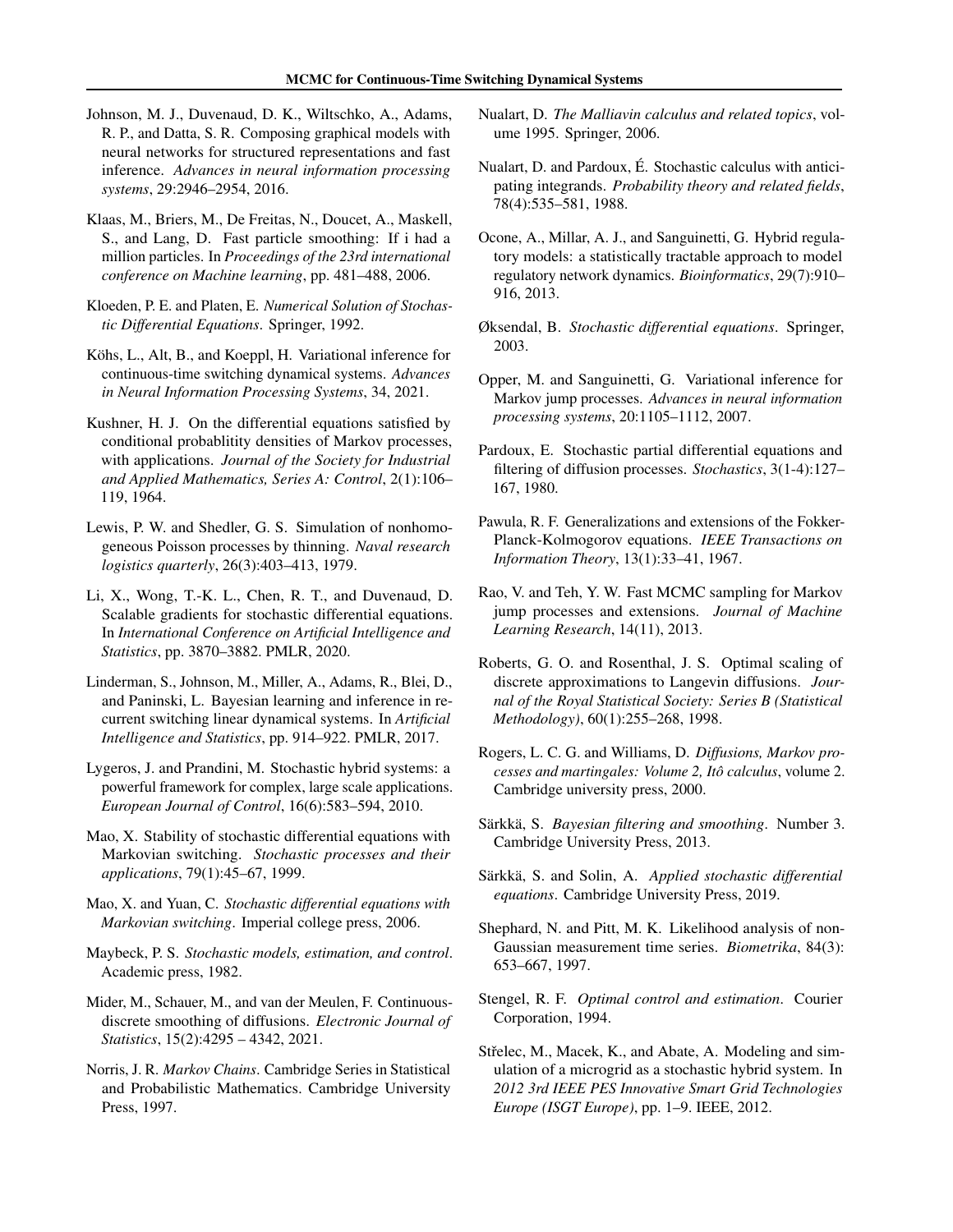- <span id="page-10-1"></span>Tian, T. and Burrage, K. Stochastic models for regulatory networks of the genetic toggle switch. *Proceedings of the national Academy of Sciences*, 103(22):8372–8377, 2006.
- <span id="page-10-2"></span>Van Handel, R. *Filtering, stability, and robustness*. PhD thesis, California Institute of Technology, 2007.
- <span id="page-10-0"></span>Weng, Y., Liu, X., Hu, H., Huang, H., Zheng, S., Chen, Q., Song, J., Cao, B., Wang, J., Wang, S., et al. Open eyes and closed eyes elicit different temporal properties of brain functional networks. *NeuroImage*, 222:117230, 2020.
- <span id="page-10-3"></span>Wildner, C. and Koeppl, H. Moment-based variational inference for stochastic differential equations. In *Proceedings of The 24th International Conference on Artificial Intelligence and Statistics*, volume 130 of *Proceedings of Machine Learning Research*, pp. 1918–1926. PMLR, 2021.
- <span id="page-10-4"></span>Wonham, W. M. Some applications of stochastic differential equations to optimal nonlinear filtering. *Journal of the Society for Industrial and Applied Mathematics, Series A: Control*, 2(3):347–369, 1964.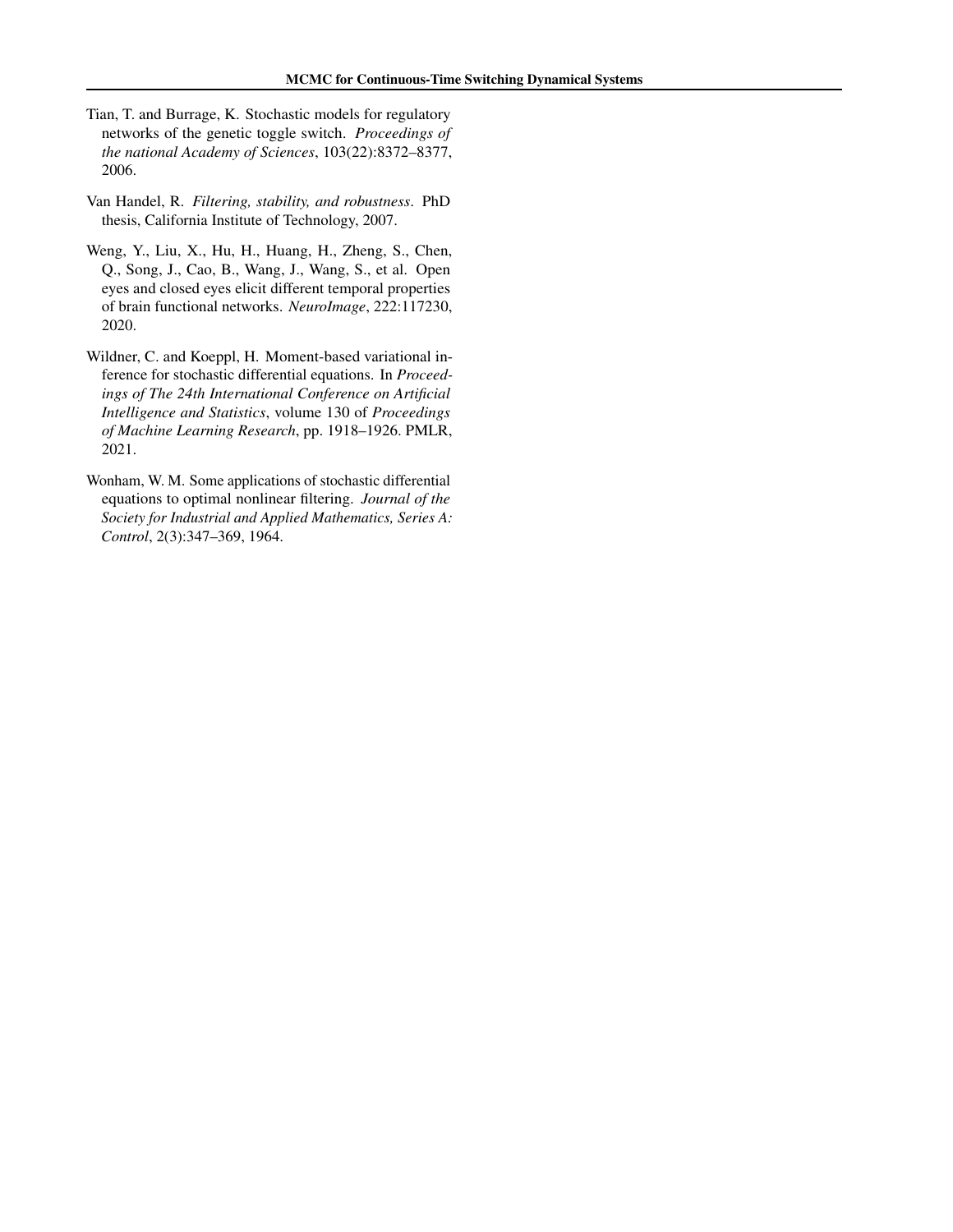# Markov Chain Monte Carlo for Continuous-Time Switching Dynamical Systems

— Supplementary Material —

## A. Sampling the Conditional Diffusion Process

## <span id="page-11-0"></span>A.1. Derivation of the backward continuous-discrete Kalman filter

The backward distribution  $p(x_N | y, t)$  between the Nth and N – 1th observation is given by the Kolmogorov backward equation (KBE), which reads

$$
\partial_t p(x_N \mid y, t) = -\mathcal{A}^\dagger p(x_N \mid y, t). \tag{43}
$$

Consider the linear dynamical case, here, the adjoint operator is given by

$$
\mathcal{A}^{\dagger}(\cdot) = \left(\nabla_y(\cdot)\right)^{\top} \left(A(t)y + b(t)\right) + \frac{1}{2} \operatorname{tr}\left(D\nabla_y \nabla_y^{\top}(\cdot)\right). \tag{44}
$$

Hence,

$$
\partial_t p(x_N \mid y, t) = -\left(\nabla_y p(x_N \mid y, t)\right)^\top \left(A(t)y + b(t)\right) - \frac{1}{2} \operatorname{tr}\left(D\nabla_y \nabla_y^\top p(x_N \mid y, t)\right),\tag{45}
$$

where we assume the end-point condition

$$
p(x_N \mid y, T) = \mathcal{N}(x_N \mid Fy, \Sigma). \tag{46}
$$

We write the KBE component-wise as

$$
\partial_t p(x_N \mid y, t) = -\sum_{k,l} \partial_{y_k} p(x_N \mid y, t) A_{kl}(t) y_l - \sum_k \partial_{y_k} p(x_N \mid y, t) b_k(t) - \frac{1}{2} \sum_{k,l} \partial_{y_k} \partial_{y_l} p(x_N \mid y, t) D_{kl}, \tag{47}
$$

We use the multivariate Fourier transform

$$
\hat{f}(u) = \mathcal{F}\{f(y)\} = \int f(y)e^{-iu^{\top}y} dy.
$$
\n(48)

Note the following rules

$$
\mathcal{F}{f(Ly)} = \frac{1}{|F|}\hat{f}(F^{-\top}u)
$$
  

$$
\mathcal{F}{\nabla_y f(y)} = iu\hat{f}(u)
$$
  

$$
\mathcal{F}{y\nabla_y f(y)} = i\nabla_u \hat{f}(u).
$$
 (49)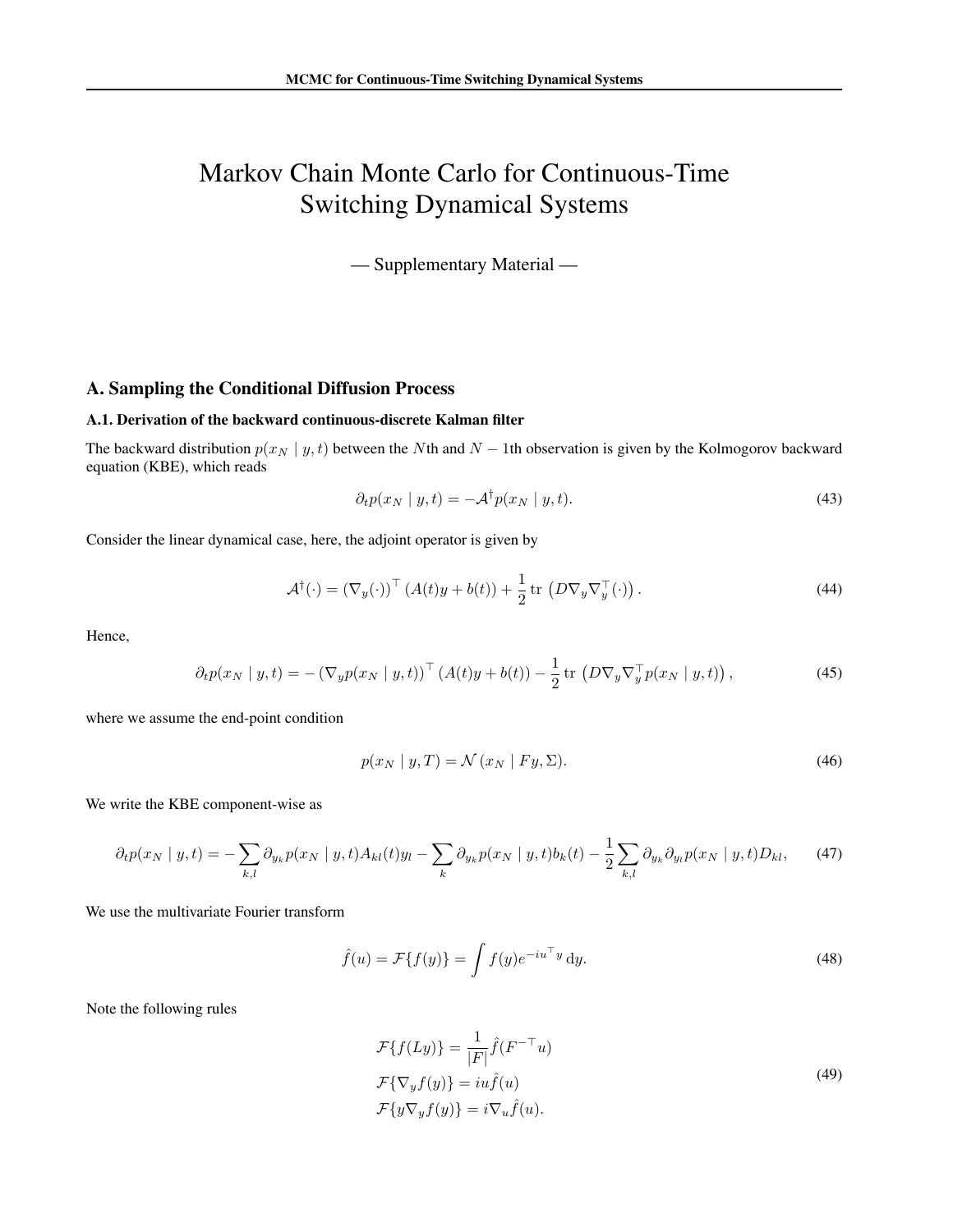Therefore, we find  $\partial_t \hat{p}(x_N | u, t)$  as

$$
\partial_{t}\hat{p}(x_{N} | u, t) = -\sum_{k,l} i \partial_{u_{l}} \mathcal{F} \{ \partial_{y_{k}} p(x_{N} | y, t) A_{kl}(t) \} - \sum_{k} i u_{k} \hat{p}(x_{N} | u, t) b_{k}(t) - \frac{1}{2} \sum_{k,l} u_{k} u_{l} \hat{p}(x_{N} | u, t) D_{kl} \n= -\sum_{k,l} i \partial_{u_{l}} \{ i u_{k} \hat{p}(x_{N} | u, t) A_{kl}(t) \} - \sum_{k} i u_{k} \hat{p}(x_{N} | u, t) b_{k}(t) - \frac{1}{2} \sum_{k,l} u_{k} u_{l} \hat{p}(x_{N} | u, t) D_{kl} \n= \sum_{k,l} \partial_{u_{l}} u_{k} \hat{p}(x_{N} | u, t) A_{kl}(t) + \sum_{k,l} u_{k} \partial_{u_{l}} \hat{p}(x_{N} | u, t) A_{kl}(t) - \sum_{k} i u_{k} \hat{p}(x_{N} | u, t) b_{k}(t) \n- \frac{1}{2} \sum_{k,l} i u_{k} i u_{l} \hat{p}(x_{N} | u, t) D_{kl} \n= \sum_{k,l} \mathbb{1}(k = l) \hat{p}(x_{N} | u, t) A_{kl}(t) + \sum_{k,l} u_{k} \partial_{u_{l}} \hat{p}(x_{N} | u, t) A_{kl}(t) - \sum_{k} i u_{k} \hat{p}(x_{N} | u, t) b_{k}(t) \n+ \frac{1}{2} \sum_{k,l} u_{k} u_{l} \hat{p}(x_{N} | u, t) D_{kl}.
$$
\n(50)

This can be written in vector form as

$$
\partial_t \hat{p}(x_N \mid u, t) = \text{tr}(A(t))\hat{p}(x_N \mid u, t) + (\nabla_u \hat{p}(x_N \mid u, t))^{\top} A^{\top}(t)u - i u^{\top} b(t)\hat{p}(x_N \mid u, t) + \frac{1}{2} u^{\top} D u \hat{p}(x_N \mid u, t). \tag{51}
$$

We define the characteristic curve as

$$
\frac{\mathrm{d}}{\mathrm{d}t}u(t) = -A^{\top}(t)u(t),\tag{52}
$$

with end-point boundary  $u(T) = u_T$ . The formal solution is

$$
u(t) = \Phi^{\top}(t, T)u_T.
$$
\n(53)

Hence, we have the following properties

$$
u_T = \Phi^{-\top}(t, T)u(t)
$$
  
\n
$$
\frac{d}{dt}\Phi(t, T) = -\Phi(t, T)A(t).
$$
\n(54)

We build the total derivative of  $\hat{p}(x_N \mid u, t)$  at  $u = u(t)$  as

$$
\frac{\mathrm{d}}{\mathrm{d}t}\hat{p}(x_N \mid u(t), t) = \left(\nabla_u \hat{p}(x_N \mid u(t), t)\right)^\top \frac{\mathrm{d}}{\mathrm{d}t} u(t) + \partial_t \hat{p}(x_N \mid u(t), t). \tag{55}
$$

Plugging in the Fourier transformed backward Fokker-Planck quantity  $\partial_t \hat{p}(x_N | u(t), t)$  and the characteristic ODE  $\frac{d}{dt}u(t)$ , we find

$$
\frac{\mathrm{d}}{\mathrm{d}t}\hat{p}(x_N \mid u(t), t) = \left(\mathrm{tr}\left(A(t)\right) - iu^\top(t)b(t) + \frac{1}{2}u^\top(t)Du(t)\right)\hat{p}(x_N \mid u(t), t). \tag{56}
$$

This yields the solution

$$
\hat{p}(x_N \mid u(t), t) = \exp\left(-\int_t^T \text{tr}\left(A(s)\right) \text{d}s - i\left(-\int_t^T u^\top(s)b(s) \,\text{d}s\right) - \frac{1}{2} \int_t^T u^\top(s)Du(s) \,\text{d}s\right) \hat{p}(x_N \mid u(T), T). \tag{57}
$$

For the end-point condition in Fourier space  $\hat{p}(x_N | u(T), T)$ , we compute

$$
\hat{p}(x_N \mid u(T), T) = \hat{p}(x_N \mid u_T, T), \tag{58}
$$

where we compute the Fourier transform as

$$
\mathcal{F}\{p(x_N \mid y, T)\} = \mathcal{F}\{\mathcal{N}(x_N \mid Fy, \Sigma)\} = \mathcal{F}\{\mathcal{N}(Fy \mid x_N, \Sigma)\}
$$

$$
= \frac{1}{|F|} \exp\left(-i\left(F^{-\top}u\right)^{\top} x_N - \frac{1}{2}\left(F^{-\top}u\right)^{\top} \Sigma F^{-\top}u\right), \tag{59}
$$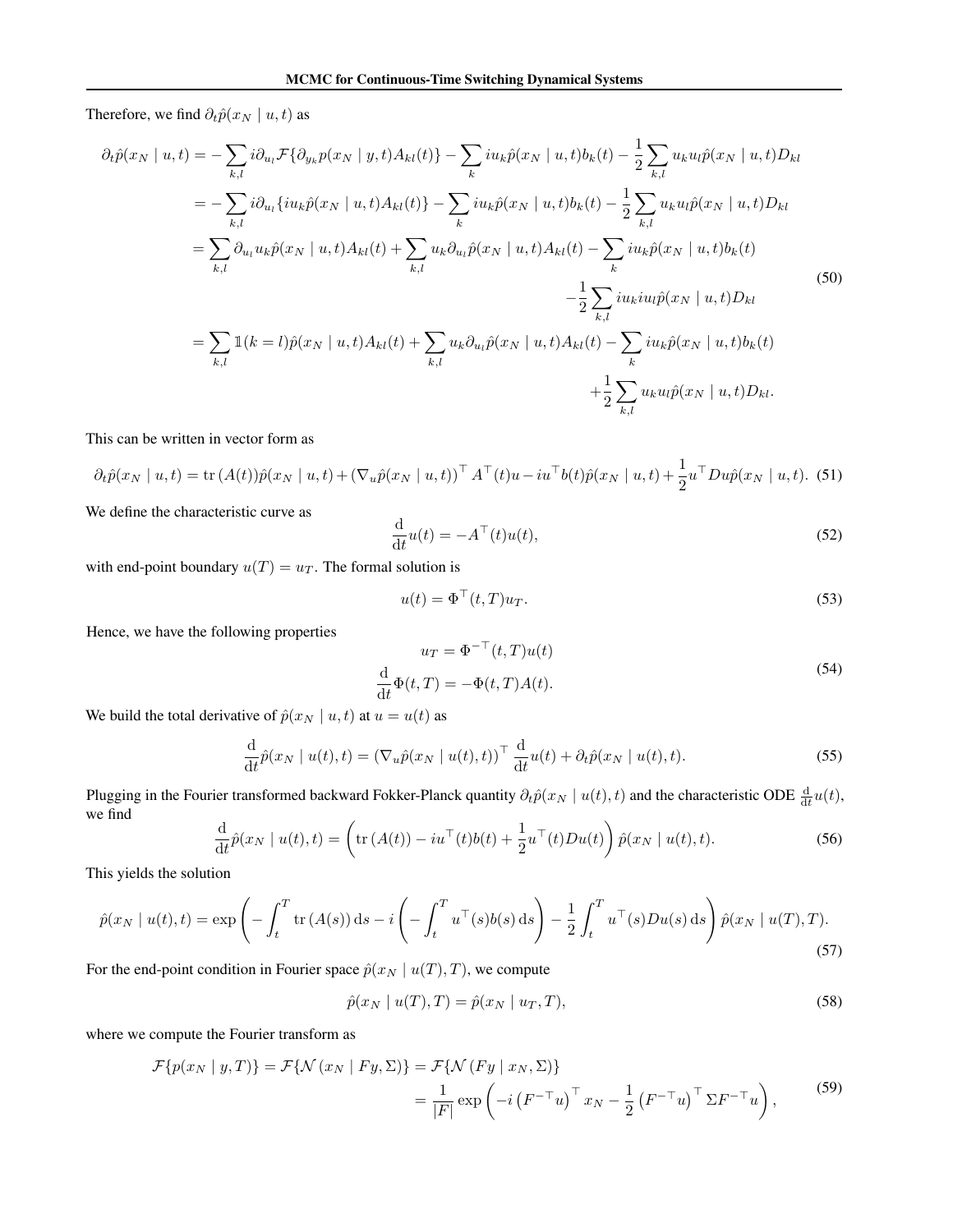where we assume  $F$  is quadratic and invertible. Hence we have

$$
\hat{p}(x_N \mid u(T), T) = \hat{p}(x_N \mid u_T, T) = \frac{1}{|F|} \exp\left(-i\left(F^{-\top} u_T\right)^\top x_N - \frac{1}{2}\left(F^{-\top} u_T\right)^\top \Sigma F^{-\top} u_T\right). \tag{60}
$$

Using the end-point condition for  $\hat{p}(x_N | u(t), t)$ , we have

$$
\hat{p}(x_N \mid u(t), t) = \frac{1}{|F|} \exp\left\{-\int_t^T \text{tr}\left(A(s)\right) \text{d}s - i\left(\left(F^{-\top} u_T\right)^\top x_N - \int_t^T u^\top(s) b(s) \text{d}s\right) - \frac{1}{2}\left(\left(F^{-\top} u_T\right)^\top \Sigma F^{-\top} u_T + \int_t^T u^\top(s) D u(s) \text{d}s\right)\right\}.
$$
\n(61)

Using the formal solution  $u(t) = \Phi^\top(t, T) u_T$  we have

$$
\hat{p}(x_N \mid u(t), t) = \frac{1}{|F|} \exp \left\{ -\int_t^T \text{tr} (A(s)) \, \text{d}s - i \left( \left( F^{-\top} u_T \right)^\top x_N - u_T^\top \int_t^T \Phi(s, T) b(s) \, \text{d}s \right) \right\} \n- \frac{1}{2} \left( \left( F^{-\top} u_T \right)^\top \Sigma F^{-\top} u_T + u_T^\top \int_t^T \Phi(s, T) D \Phi^\top(s, T) \, \text{d}s \, u_T \right) \right\} \n= \frac{1}{|F|} \exp \left\{ - \int_t^T \text{tr} (A(s)) \, \text{d}s - i u_T^\top F^{-1} \left( x_N - F \int_t^T \Phi(s, T) b(s) \, \text{d}s \right) \right. \n- \frac{1}{2} u_T^\top F^{-1} \left( \Sigma + F \int_t^T \Phi(s, T) D \Phi^\top(s, T) \, \text{d}s \, F^\top \right) F^{-\top} u_T \right\}.
$$
\n(62)

Using  $u_T = \Phi^{-\top}(t, T)u(t) \Longleftrightarrow u_T^{\top} = u^{\top}(t)\Phi^{-1}(t, T)$ , we find

$$
\hat{p}(x_N \mid u(t), t) = \frac{1}{|F|} \exp \left\{ - \int_t^T \text{tr}\,(A(s)) \,ds - iu^\top(t) \Phi^{-1}(t, T) F^{-1} \left( x_N - F \int_t^T \Phi(s, T) b(s) \,ds \right) \right\} \n- \frac{1}{2} u^\top(t) \Phi^{-1}(t, T) F^{-1} \left( \Sigma + F \int_t^T \Phi(s, T) D \Phi^\top(s, T) \,ds \,F^\top \right) F^{-\top} \Phi^{-\top}(t, T) u(t) \right\} \n= \frac{1}{|F|} \exp \left\{ - \int_t^T \text{tr}\,(A(s)) \,ds - i \left( (F \Phi(t, T))^{-\top} u(t) \right)^\top \left( x_N - F \int_t^T \Phi(s, T) b(s) \,ds \right) \right\} \n- \frac{1}{2} \left( (F \Phi(t, T))^{-\top} u(t) \right)^\top \left( \Sigma + F \int_t^T \Phi(s, T) D \Phi^\top(s, T) \,ds \,F^\top \right) (F \Phi(t, T))^{-\top} u(t) \right\}.
$$
\n(63)

Utilizing the inverse Fourier transform yields

$$
p(x_N \mid y, t) = \frac{|\Phi(t, T)|}{\exp\left(\int_t^T \text{tr}\left(A(s)\right) \text{d}s\right)} \mathcal{N}\left(F\Phi(t, T)y \middle| x_N - F \int_t^T \Phi(s, T)b(s) \text{d}s,\right)
$$
  

$$
\Sigma + F \int_t^T \Phi(s, T)D\Phi^\top(s, T) \text{d}s F^\top\right)
$$
  

$$
= \frac{|\Phi(t, T)|}{\exp\left(\int_t^T \text{tr}\left(A(s)\right) \text{d}s\right)} \mathcal{N}\left(x_N \middle| F\Phi(t, T)y + F \int_t^T \Phi(s, T)b(s) \text{d}s,\right)
$$
  

$$
\Sigma + F \int_t^T \Phi(s, T)D\Phi^\top(s, T) \text{d}s F^\top\right).
$$
  
(64)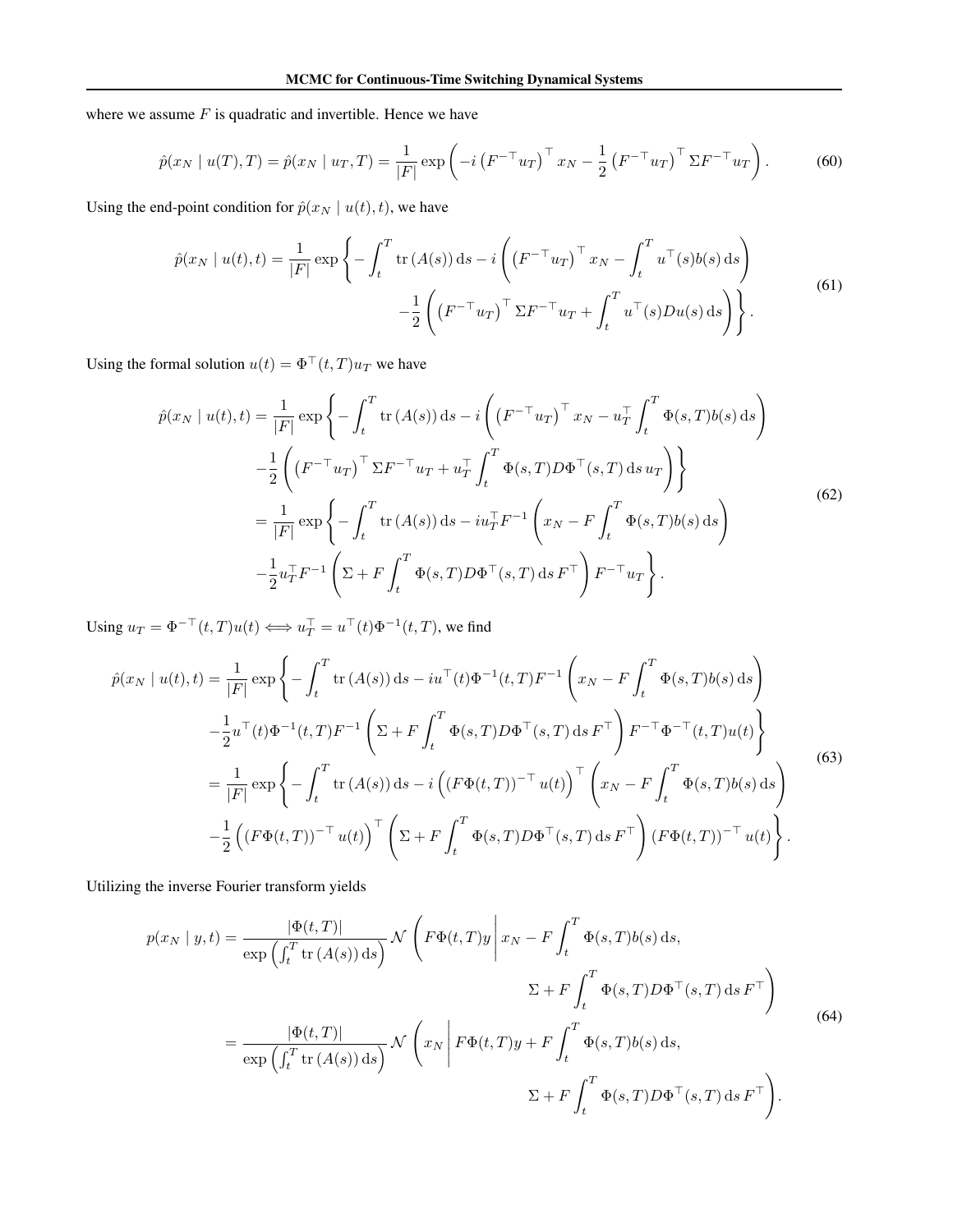Jacobi's formula yields

$$
\frac{\mathrm{d}}{\mathrm{d}t}|\Phi(t,T)| = |\Phi(t,T)| \operatorname{tr}\left(\Phi^{-1}(t,T)\frac{\mathrm{d}}{\mathrm{d}t}\Phi(t,T)\right)
$$
\n
$$
= |\Phi(t,T)| \operatorname{tr}\left(\Phi^{-1}(t,T)(-\Phi(t,T)A(t))\right)
$$
\n
$$
= |\Phi(t,T)| \operatorname{tr}\left(-A(t)\right). \tag{65}
$$

Therefore, we have for the solution

$$
|\Phi(t,T)| = \exp\left(-\int_t^T \text{tr}(-A(s)) \, \mathrm{d}s\right) \Phi(T,T) \tag{66}
$$

and  $\Phi(T, T) = \mathbb{I}$ . Consequently,

$$
|\Phi(t,T)| = \exp\left(\int_t^T \text{tr}\left(A(s)\right) \, \text{d}s\right),\tag{67}
$$

and

$$
p(x_N \mid y, t) = \mathcal{N}\left(x_N \mid F\Phi(t, T)y + F\int_t^T \Phi(s, T)b(s) \, ds, \Sigma + F\int_t^T \Phi(s, T)D\Phi^\top(s, T) \, ds \, F^\top\right). \tag{68}
$$

Let  $F(t) = F\Phi(t, T)$ ; computing the time derivative, we have

$$
\frac{d}{dt}F(t) = F\frac{d}{dt}\Phi(t,T)
$$
  
=  $F(-\Phi(t,T)A(t))$   

$$
\iff \frac{d}{dt}F(t) = -F(t)A(t),
$$
 (69)

with end point condition  $F(T) = F$ . Let now  $m(t) = F \int_t^T \Phi(s, T) b(s) ds = \int_t^T F(s) b(s) ds$ . By differentiation (utilizing Leibniz' integral rule) we find

$$
\frac{\mathrm{d}}{\mathrm{d}t}m(t) = -F(t)b(t),\tag{70}
$$

with boundary condition  $m(T) = 0$ . Let further  $\Sigma(t) = \Sigma + F \int_t^T \Phi(s, T) D\Phi^\top(s, T) ds F^\top = \Sigma + \int_t^T F(s) DF^\top(s) ds$ . We find analogously

$$
\frac{\mathrm{d}}{\mathrm{d}t} \Sigma(t) = -F(t)DF^{\top}(t),\tag{71}
$$

with boundary condition  $\Sigma(T) = \Sigma$ .

Summarizing, we have

$$
p(x_N \mid y, t) = \mathcal{N}(x_N \mid F(t)y + m(t), \Sigma(t)), \qquad (72)
$$

with

$$
\frac{d}{dt}F(t) = -F(t)A(t) \qquad \text{with} \qquad F(T) = F,
$$
\n
$$
\frac{d}{dt}m(t) = -F(t)b(t) \qquad \text{with} \qquad m(T) = 0,
$$
\n
$$
\frac{d}{dt}\Sigma(t) = -F(t)DF^{\top}(t) \qquad \text{with} \qquad \Sigma(T) = \Sigma.
$$
\n(73)

#### A.1.1. THE PROOF FOR NON-INVERTIBLE  $F$ .

In the proof we assumed that  $F$  be invertible. However, the solution also holds for general matrices  $F$ , which can be shown by plugging in the solution  $p(x_N | y, t) = \mathcal{N}(x_N | F(t)y + m(t), \Sigma(t))$  in the backward Fokker-Planck equation

$$
\partial_t p(x_N \mid y, t) = -\sum_{k,l} \partial_{y_k} p(x_N \mid y, t) A_{kl}(t) y_l - \sum_k \partial_{y_k} p(x_N \mid y, t) b_k(t) - \frac{1}{2} \sum_{k,l} \partial_{y_k} \partial_{y_l} p(x_N \mid y, t) D_{kl}.\tag{74}
$$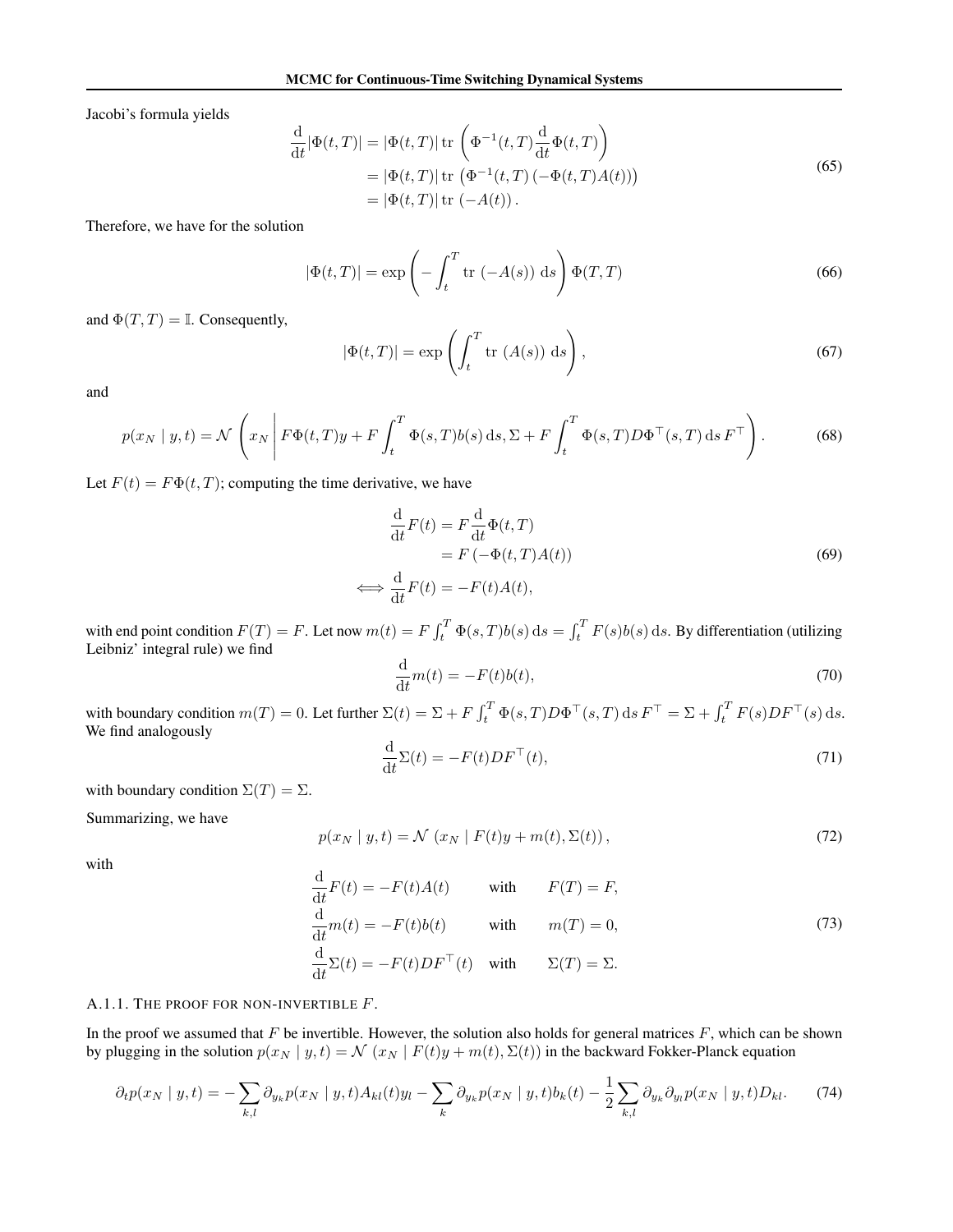This yields the PDE

$$
\partial_t \mathcal{N}(x_N \mid F(t)y + m(t), \Sigma(t)) = -\sum_{k,l} \partial_{y_k} \mathcal{N}(x_N \mid F(t)y + m(t), \Sigma(t)) A_{kl}(t)y_l
$$

$$
-\sum_k \partial_{y_k} \mathcal{N}(x_N \mid F(t)y + m(t), \Sigma(t)) b_k(t) - \frac{1}{2} \sum_{k,l} \partial_{y_k} \partial_{y_l} \mathcal{N}(x_N \mid F(t)y + m(t), \Sigma(t)) D_{kl}.
$$
\n(75)

We compute the partial derivatives  $\partial_t \mathcal{N}(x_N | F(t)y + m(t), \Sigma(t)), \partial_{y_k} \mathcal{N}(x_N | F(t)y + m(t), \Sigma(t))$  and  $\partial_{y_k} \partial_{y_l} \mathcal{N}(x_N \mid F(t)y + m(t), \Sigma(t))$ . First, note the following

$$
\partial_{\theta} \mathcal{N}(x \mid a, A) = \mathcal{N}(x \mid a, A) \left( -h^{\top}(\partial_{\theta} x) + h^{\top}(\partial_{\theta} a) - \frac{1}{2} \operatorname{tr} (A^{-1}\partial_{\theta} A) + \frac{1}{2} h^{\top}(\partial_{\theta} A)h \right), \tag{76}
$$

with  $h = A^{-1}(x - a)$ . This yields

$$
\partial_t \mathcal{N}(x_N \mid F(t)y + m(t), \Sigma(t)) = \mathcal{N}(x_N \mid F(t)y + m(t), \Sigma(t)) \left[ h^\top (\partial_t F(t)y + \partial_t m(t)) - \frac{1}{2} \operatorname{tr} \left( \Sigma^{-1}(t) \partial_t \Sigma(t) \right) + \frac{1}{2} h^\top \partial_t \Sigma h \right], \tag{77}
$$

$$
\partial_{y_k} \mathcal{N} (x_N | F(t)y + m(t), \Sigma(t)) = \mathcal{N} (x_N | F(t)y + m(t), \Sigma(t)) [h^{\top} F_{\cdot k}(t)],
$$
\n
$$
\partial_{y_k} \partial_{y_l} \mathcal{N} (x_N | F(t)y + m(t), \Sigma(t)) = \mathcal{N} (x_N | F(t)y + m(t), \Sigma(t)) [h^{\top} F_{\cdot k}(t)] [h^{\top} F_{\cdot l}(t)]
$$
\n
$$
+ \mathcal{N} (x_N | F(t)y + m(t), \Sigma(t)) \partial_{y_l} \{h^{\top} F_{\cdot k}(t)\}
$$
\n
$$
= \mathcal{N} (x_N | F(t)y + m(t), \Sigma(t)) [h^{\top} F_{\cdot k}(t)h^{\top} F_{\cdot l}(t) - L_{\cdot l}^{\top}(t) \Sigma^{-1}(t) F_{\cdot k}(t)],
$$
\n(79)

with  $h = \Sigma^{-1}(t)(x_N - F(t)y - m(t))$  Inserting these equations into the KBE yields

$$
h^{\top}(\partial_{t}F(t)y + \partial_{t}m(t)) - \frac{1}{2}\operatorname{tr}\left(\Sigma^{-1}(t)\partial_{t}\Sigma(t)\right) + \frac{1}{2}h^{\top}\partial_{t}\Sigma h
$$
  
=  $-\sum_{k} h^{\top}F_{k,l}(t)A_{kl}(t)y_{l} - \sum_{k} h^{\top}F_{k}(t)b_{k}(t) - \frac{1}{2}\sum_{k,l} \left(h^{\top}F_{k}(t)h^{\top}F_{l}(t) - F_{l}^{\top}(t)\Sigma^{-1}(t)F_{k}(t)\right)D_{kl}$  (80)

By utilizing vector notation, we have

$$
h^{\top} \left[\partial_t F(t)y + \partial_t m(t)\right] - \frac{1}{2} \operatorname{tr} \left\{ \left(\Sigma^{-1}(t) - h h^{\top}\right) \partial_t \Sigma(t) \right\}
$$
  
=  $h^{\top} \left[ -F(t)A(t)y - F(t)b(t) \right] - \frac{1}{2} \operatorname{tr} \left\{ \left(\Sigma^{-1}(t) - h h^{\top}\right) \left[ -F^{\top}(t)DF(t) \right] \right\}$  (81)

By comparing coefficients. we find

$$
\frac{d}{dt}F(t) = -F(t)A(t) \qquad \text{with} \qquad F(T) = F
$$
\n
$$
\frac{d}{dt}m(t) = -F(t)b(t) \qquad \text{with} \qquad m(T) = 0
$$
\n
$$
\frac{d}{dt}\Sigma(t) = -F(t)DF^{\top}(t) \qquad \text{with} \qquad \Sigma(T) = \Sigma,
$$
\n(82)

where we find the end-point conditions by comparing the end-point boundary as

$$
\mathcal{N}(x_N \mid F(T)y + m(T), \Sigma(T)) = \mathcal{N}(x_N \mid Fy, \Sigma). \tag{83}
$$

Reset conditions Starting at the end-point  $t = T$ , we consider the last observation  $X_{N-1}$  at time point  $t_{N-1}$ . We have, due to the Markov property,

$$
\beta(y, t_{N-1}) = p(x_N, x_{N-1} | y, t_{N-1}) = p(x_N | y, t_{N-1}) p(x_{N-1} | x_N, y, t_{N-1})
$$
  
=  $p(x_N | y, t_{N-1}) p(x_{N-1} | y, t_{N-1})$   
=  $\beta(y, t_{N-1}^+) p(x_{N-1} | y, t_{N-1}),$  (84)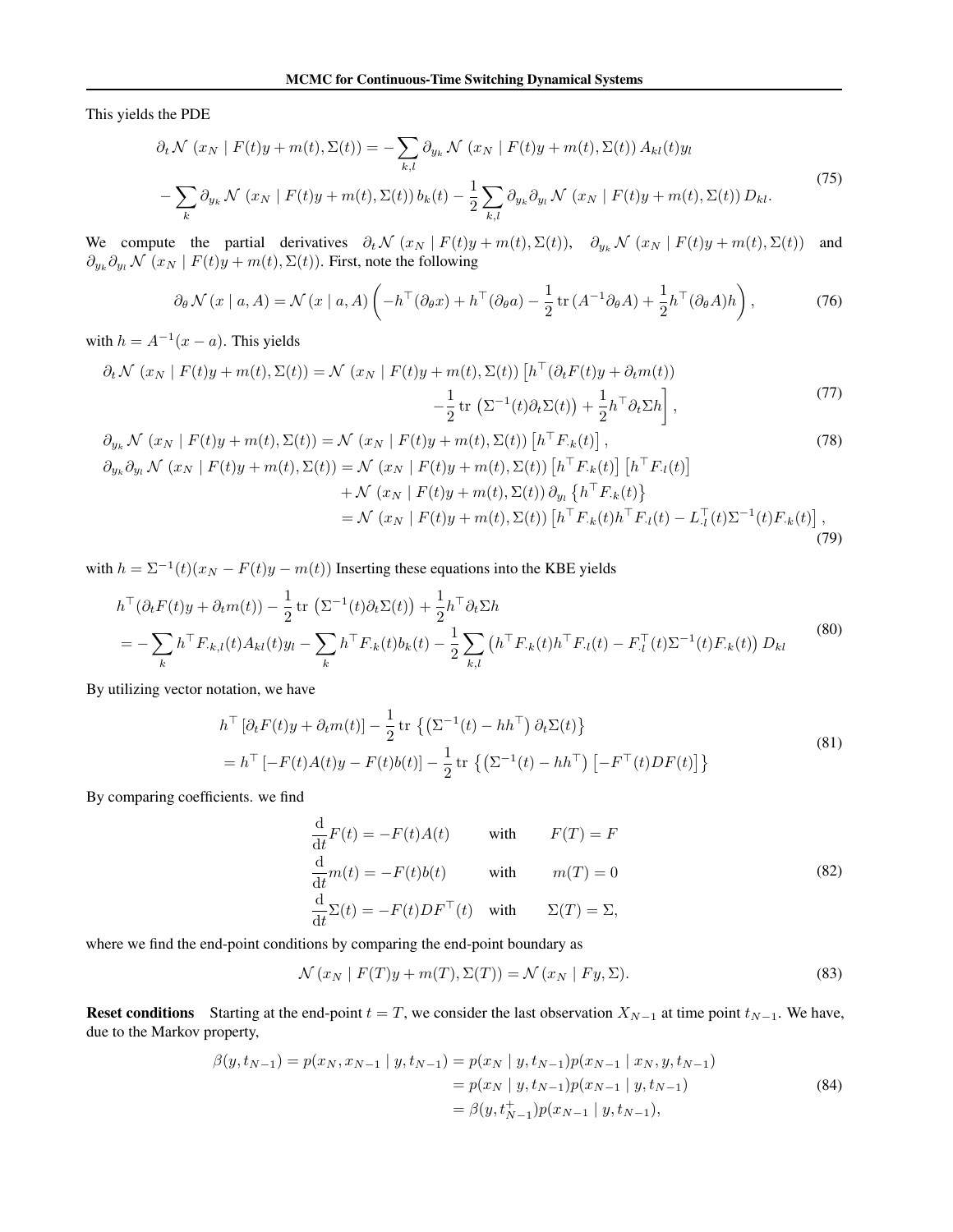where  $\beta(y, t_{N-1}^+) := \lim_{h \searrow 0} \beta(y, t_{N-1} + h)$ . As we assume a Gaussian observation likelihood, we have, due to the Gaussian properties,

$$
\beta(y, t_{N-1}) = \mathcal{N}\left(x_N \mid F(t_{N-1}^+)y + m(t_{N-1}^+), \Sigma(t_{N-1}^+) \mathcal{N}(x_{N-1} \mid y, \Sigma_x)\right)
$$
\n(85)

$$
= \mathcal{N} \left( x_{N-1}, x_N \mid F(t_{N-1})y + m(t_{N-1}), \Sigma(t_{N-1}) \right) \tag{86}
$$

with reset parameters

<span id="page-16-0"></span>
$$
F(t_{N-1}) = \begin{pmatrix} \mathbb{I}_n \\ F(t_{N-1}^+) \end{pmatrix} \in \mathbb{R}^{2n \times n},\tag{87}
$$

$$
m(t_{N-1}) = \begin{pmatrix} 0_n \\ m(t_{N-1}^+) \end{pmatrix} \in \mathbb{R}^{2n},
$$
\n(88)

$$
M(t_{N-1}) = \begin{pmatrix} \Sigma_x & 0\\ 0 & \Sigma(t_{N-1}^+) \end{pmatrix} \in \mathbb{R}^{2n \times 2n}_{\text{psd}},
$$
\n(89)

where  $0_n$  denotes the *n*-dimensional all-zeros vector and  $\mathbb{I}_n$  is the *n*-dimensional identity matrix.

#### A.1.2. INFORMATION FILTER PARAMETERIZATION

The above backward filter has the property that its support increases upon every incorporated observation, which is computationally disadvantageous. Notice, however, that the contribution of the backward filter to the drift of the posterior SDE is fixed in size; for convenience, we re-state the SDE:

$$
dY(t) = (f(Y(t), t) + D(Z(t))\nabla \log \beta(Y(t), t)) dt + Q(Z(t))dW(t),
$$

where we notice that

$$
\nabla \log \beta(y, t) = -\frac{1}{2} \nabla (x(t) - F(t)y(t) - m(t))^\top \Sigma^{-1}(t) (x(t) - F(t)y(t) - m(t)) \tag{90}
$$

$$
= F(t)^{\top} \Sigma^{-1}(t) (x(t) - m(t)) - F(t)^{\top} \Sigma^{-1}(t) F(t) y(t)
$$
\n(91)

where the gradient was taken with respect to  $y$ . Defining

<span id="page-16-1"></span>
$$
\nu(t) := F(t)^{\top} \Sigma^{-1}(t) (x(t) - m(t)), \nM(t) := F(t)^{\top} \Sigma^{-1}(t) F(t),
$$
\n(92)

one can compute straightforwardly the respective time derivatives, where we use the notation  $\dot{f} = \frac{d}{dt} f$  for conciseness,

$$
\frac{d}{dt}M(t) = \dot{F}(t)^{\top} \Sigma^{-1}(t)F(t) + F(t)^{\top} \dot{\Sigma}^{-1}(t)F(t) + F(t)^{\top} \Sigma^{-1}(t)\dot{F}(t)
$$
\n
$$
= -A(t)^{\top}M(t) + F(t)^{\top} \dot{\Sigma}^{-1}(t)F(t) - M(t)A(t)
$$
\n
$$
= -A(t)^{\top}M(t) - F(t)^{\top} \Sigma^{-1}(t)\dot{\Sigma}(t)\Sigma^{-1}(t)F(t) - M(t)A(t)
$$
\n
$$
= -A(t)^{\top}M(t) + F(t)^{\top} \Sigma^{-1}(t)F(t)DF(t)^{\top} \Sigma^{-1}(t)F(t) - M(t)A(t)
$$
\n
$$
= -A(t)^{\top}M(t) + M(t)DM(t) - M(t)A(t),
$$
\n
$$
\frac{d}{dt}\nu(t) = \dot{F}(t)^{\top} \Sigma^{-1}(t)(x(t) - m(t)) + F(t)^{\top} \dot{\Sigma}^{-1}(t)(x(t) - m(t)) - F(t)^{\top} \Sigma^{-1}(t)\dot{m}(t)
$$
\n
$$
= -A(t)^{\top}\nu(t) + M(t)D\nu(t) + M(t)b(t).
$$
\n(94)

The reset conditions for the information filter given in the main paper follow directly by comparing Eq. [\(87\)](#page-16-0) and Eq. [\(92\)](#page-16-1).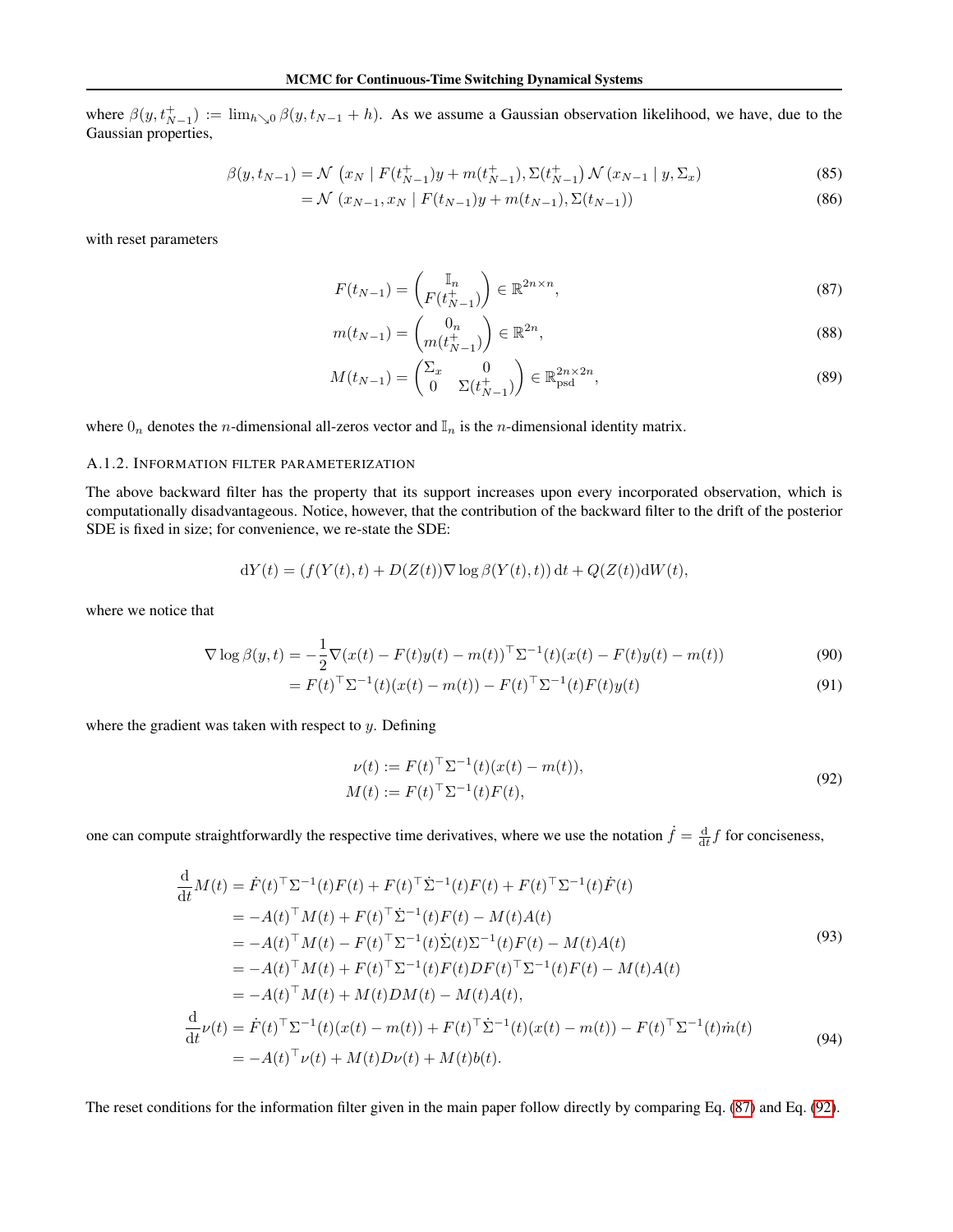#### <span id="page-17-0"></span>A.2. Posterior SSDE Initial Condition

The posterior initial distribution  $p(y_0 | x_{[1,N]})$  is found as

$$
p(y_0 \mid x_{[1,N]}, -) \propto \beta(y_0, 0)p(y_0 \mid \mu_0, \Sigma_0)
$$
  
 
$$
\propto \exp \left\{-c(0) - \frac{1}{2}y_0^\top I(0)y_0 + a(0)^\top y_0\right\} \mathcal{N}(y_0 \mid \mu_0, \Sigma_0)
$$
  
 
$$
\propto \mathcal{N}(y_0 \mid \bar{\mu}, \bar{\Sigma})
$$
 (95)

with

$$
\bar{\mu} = \bar{\Sigma} (\Sigma_0^{-1} \mu_0 + a(0)), \quad \bar{\Sigma} = (\Sigma_0^{-1} + I(0))^{-1}.
$$
\n(96)

## <span id="page-17-1"></span>B. Derivation of the Wonham-type filter

In the following, we derive the filtering density  $p_f(z, t)$ . We follow the treatment in [\(Del Moral & Penev, 2017\)](#page-8-21), but see also, e.g., [\(Van Handel, 2007\)](#page-10-2). For convenience, we re-iterate the time evolution of the hybrid system as

$$
\frac{\mathrm{d}}{\mathrm{d}t}p(z,t) = \sum_{z' \in \mathcal{Z}} \Lambda(z',z,t)p(z',t) \quad \forall z' \in \mathcal{Z},
$$
  
\n
$$
\mathrm{d}Y(t) = f(Y(t), Z(t))\mathrm{d}t + Q(Z(t))\mathrm{d}W(t),
$$
\n(97)

where the dispersion  $Q(z)Q(z)^{\top} = D(z)$ . We are interested in the conditional path measure

$$
\begin{split} \mathsf{P}\left(Z_{[0,t]} \in \mathrm{d}z_{[0,t]} \mid y_{[0,t]}\right) &\propto \mathsf{P}\left((Z_{[0,t]}, Y_{[0,t]}) \in \mathrm{d}(z_{[0,t]}, y_{[0,t]})\right) \\ &= \mathsf{P}\left(Y_{[0,t]} \in \mathrm{d}y_{[0,t]} \mid z_{[0,t]}\right) \mathsf{P}\left(Z_{[0,t]} \in \mathrm{d}z_{[0,t]}\right) \\ &= G(z_{[0,t]}, y_{[0,t]}) \mathsf{P}(W_{[0,t]} \in \mathrm{d}y_{[0,t]}) \mathsf{P}\left(Z_{[0,t]} \in \mathrm{d}z_{[0,t]}\right) \end{split} \tag{98}
$$

where the last equality is due to Girsanov's theorem [\(Øksendal, 2003\)](#page-9-21) with the Radon-Nikodym derivative

<span id="page-17-2"></span>
$$
G(z_{[0,t]}, y_{[0,t]}) := \frac{\mathrm{d}P_Z}{\mathrm{d}P_W} = \exp\{F(t)\},\tag{99}
$$

where we used the subscripts to indicate the conditional posterior and the Brownian motion measures and defined the shorthand

$$
F(t) = \int_0^t dF(t) := \int_0^t f^\top(z(s), y(s)) D(z(s))^{-1} dy(s) - \frac{1}{2} \int_0^t f^\top(z(s), y(s)) D(z(s))^{-1} f(z(s), y(s)) ds, \tag{100}
$$

the posterior measure can be expressed via the Kallianpur-Striebel formula,

$$
\mathsf{P}\left(Z_{[0,t]} \in \mathrm{d}z_{[0,t]}\mid y_{[0,t]}\right) = \frac{G(z_{[0,t]}, y_{[0,t]})\mathsf{P}(Z_{[0,t]} \in \mathrm{d}z_{[0,t]})}{\int G(z'_{[0,t]}, y_{[0,t]})\mathsf{P}(Z_{[0,t]} \in \mathrm{d}z'_{[0,t]})}.\tag{101}
$$

Our quantity of interest follows as an expectation,

$$
p_f(z,t) = \mathsf{E}\left[\mathbb{1}(Z(t) = z)\right] = \int \mathbb{1}(Z(t) = z)\mathsf{P}\left(Z_{[0,t]} \in dz_{[0,t]}\mid y_{[0,t]}\right),\tag{102}
$$

where we use the subscript f to indicate the *filtering* distribution. Using Eq. [\(101\)](#page-17-2), we can restate this in terms of the prior measure,

<span id="page-17-3"></span>
$$
p_f(z,t) = \frac{\int \mathbb{1}(Z(t) = z)G(z_{[0,t]}, y_{[0,t]})\mathsf{P}(Z_{[0,t]} \in dz_{[0,t]})}{\int G(z'_{[0,t]}, y_{[0,t]})\mathsf{P}(Z_{[0,t]} \in dz'_{[0,t]})} = \frac{\mathsf{E}\left[\mathbb{1}(Z(t) = z)G(z_{[0,t]}, y_{[0,t]})\right]}{\mathsf{E}\left[G(z_{[0,t]}, y_{[0,t]})\right]}.
$$
(103)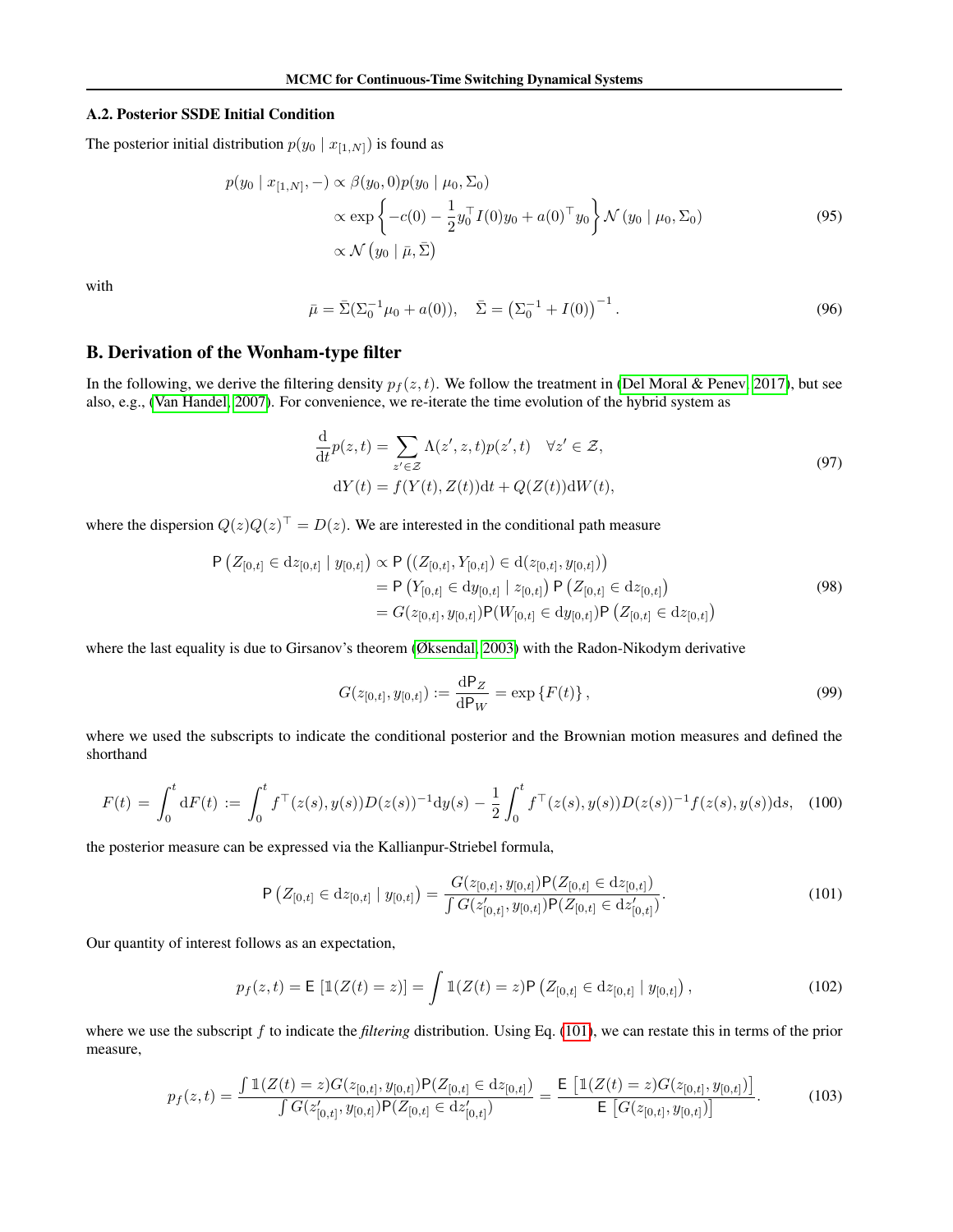Here and in the following, the expectation operator E [·] refers to the expectation over the prior measure  $P(Z_{[0,t]} \in dz_{[0,t]}).$ Using the Itô calculus chain rule, we compute

$$
dG(z_{[0,t]}, y_{[0,t]}) = \exp\{F(t)\}dF(t) + \frac{1}{2}\exp\{F(t)\}dF(t)dF(t)
$$
  
=  $G(z_{[0,t]}, y_{[0,t]})dF(t) + \frac{1}{2}G(z_{[0,t]}, y_{[0,t]})dF(t)dF(t)$   
=  $G(z_{[0,t]}, y_{[0,t]})f(z(t), y(t))^{\top}D(z(t))^{-1}dy(t).$  (104)

and find for the unnormalized quantity

$$
\tilde{p}_f(z,t) := \mathsf{E}\left[\mathbb{1}(Z(t) = z)G(z_{[0,t]}, y_{[0,t]})\right]
$$
\n(105)

the expression

$$
d\tilde{p}_f(z,t) = \mathsf{E}\left[d\big(\mathbb{1}(Z(t) = z)G(z_{[0,t]}, y_{[0,t]})\big)\right]
$$
  
=  $\mathsf{E}\left[d\mathbb{1}(Z(t) = z)G(z_{[0,t]}, y_{[0,t]}) + \mathbb{1}(Z(t) = z)dG(z_{[0,t]}, y_{[0,t]}) + d\mathbb{1}(Z(t) = z)dG(z_{[0,t]}, y_{[0,t]})\right].$  (106)

Now, noticing that

<span id="page-18-0"></span>
$$
d\mathbb{1}(Z(t) = z) = \sum_{z' \in \mathcal{Z}} \Lambda(z, z', t) \mathbb{1}(Z(t) = z) dt
$$
\n(107)

and accordingly, acknowledging that  $dt \cdot dy(t) = 0$ ,

$$
d\tilde{p}_f(z,t) = \mathsf{E}\left[d\mathbb{1}(Z(t) = z)G(z_{[0,t]}, y_{[0,t]}) + \mathbb{1}(Z(t) = z)dG(z_{[0,t]}, y_{[0,t]})\right]
$$
  
\n
$$
= \sum_{z' \in \mathcal{Z}} \Lambda(z', z, t)\tilde{p}_f(z', t)dt + \mathsf{E}\left[\mathbb{1}(Z(t) = z)f^\top(y(t), z(t))D^{-1}(z(t))\right]dy(t)
$$
  
\n
$$
= \sum_{z' \in \mathcal{Z}} \Lambda(z', z, t)\tilde{p}_f(z', t)dt + \tilde{p}_f(z, t)f^\top(y(t), z(t))D^{-1}(z(t))dy(t).
$$
\n(108)

Equation [\(108\)](#page-18-0) is called the Zakai equation in the literature. To derive the dynamics of the desired respective normalized quantity Eq. [\(101\)](#page-17-2), further consider its denominator and notice that

<span id="page-18-1"></span>
$$
\operatorname{dlog} \mathsf{E}\left[G\right] = \frac{\operatorname{d}\mathsf{E}\left[G\right]}{\mathsf{E}\left[G\right]} - \frac{1}{2} \frac{\operatorname{tr}\left\{\operatorname{d}\mathsf{E}\left[G\right]\operatorname{d}\mathsf{E}\left[G\right]^{\top}\right\}}{\mathsf{E}\left[G\right]^2},\tag{109}
$$

where we suppressed the arguments for conciseness. The quantity  $dE[G]$  is precisely given by the Zakai equation [\(108\)](#page-18-0) upon replacing the indicator by a constant,  $\mathbb{I}(Z(t) = z) \to 1$ ,

$$
\mathrm{d}\mathsf{E}\left[G\right] = \mathsf{E}\left[Gf^{\top}D^{-1}\right]\mathrm{d}y(t). \tag{110}
$$

Inserting this into Eq. [\(109\)](#page-18-1), as  $dy(t)dy(t)^\top = D(z(t))dt$ , one finds

$$
\operatorname{dlog} \mathsf{E}\left[G\right] = \frac{\mathsf{E}\left[Gf^{\top}D^{-1}\right]}{\mathsf{E}\left[G\right]} \operatorname{d}y(z) - \frac{1}{2} \frac{\mathsf{E}\left[Gf^{\top}D^{-1}\right]D^{-1}\mathsf{E}\left[D^{-1}f\right]}{\mathsf{E}\left[G\right]^2} \operatorname{d}t \tag{111}
$$

where the terms on the right hand side are of the exact same form as Eq. [\(103\)](#page-17-3). Consequently,

$$
\mathsf{E}\left[G\right] = \exp\bigg\{ \int_0^t \underbrace{\frac{\mathsf{E}\left[G\right]^{-1}}{\mathsf{E}\left[G\right]}}_{=: \varpi^{\top}} \mathrm{d}y(s) - \frac{1}{2} \int_0^t \underbrace{\frac{\mathsf{E}\left[G\right]^{-1} D^{-1} \mathsf{E}\left[D^{-1} f G\right]}{\mathsf{E}\left[G\right]^2}}_{\varpi^{\top} D^{-1} \varpi} \mathrm{d}s \bigg\},\tag{112}
$$

where, for clarity, we restate with arguments:

$$
\varpi(t) = \frac{\mathsf{E}\left[G(z_{[0,t]}, y_{[0,t]})f(y(t), z(t))^{\top} D(z(t))^{-1}\right]}{\mathsf{E}\left[G(z_{[0,t]}, y_{[0,t]})\right]}.
$$
\n(113)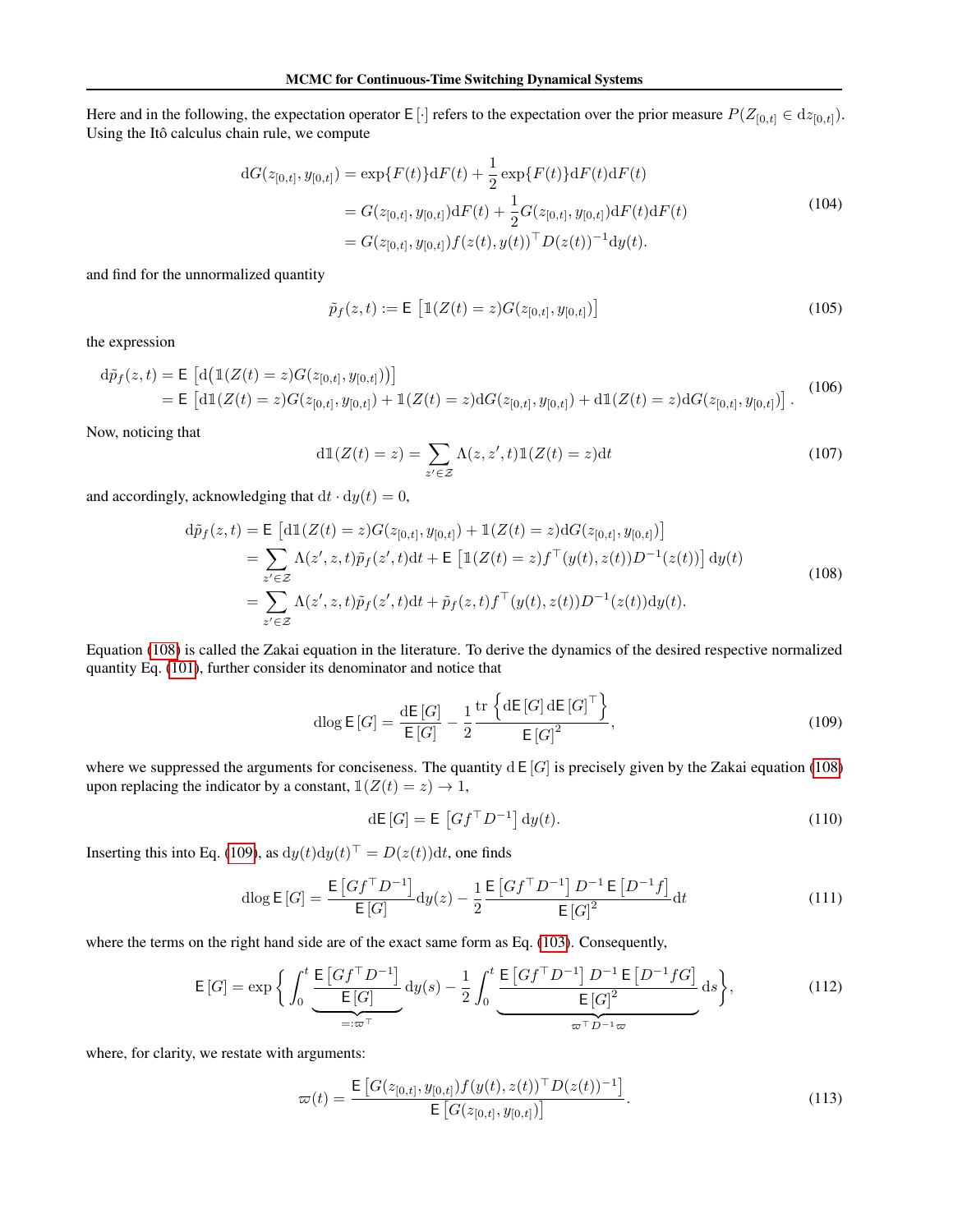Inserting this into the original Eq. [\(103\)](#page-17-3), we arrive at

$$
p_f(z,t) = \mathsf{E}\left[\mathbb{1}(Z(t) = z) \exp\left\{ \int_0^t \left( f^\top(z(s), y(s)) D(z(s))^{-1} - \varpi\right) (\mathrm{d}y(s) - \varpi(s)) -\frac{1}{2} \int_0^t \left( f^\top(z(s), y(s)) - \varpi(s) \right) D(z(s))^{-1} \left( f(z(s), y(s)) - \varpi(s) \right) \mathrm{d}s \right\} \right].
$$
 (114)

Repeating with this quantity the same derivation steps as for the Zakai equation [\(108\)](#page-18-0) straightforwardly yields the Kushner-Stratonovich equation

$$
\mathrm{d}p_f(z,t) = \sum_{z' \in \mathcal{Z}} \Lambda(z',z,t) p_f(z,t) \mathrm{d}t + p_f(z,t) \left( f(y(t),z(t) - \bar{f}(y(t)))^\top D(z(t))^{-1} \left( \mathrm{d}y(t) - \bar{f}(y(t)) \right) \right), \tag{115}
$$

where  $\bar{f}(y(t)) := \sum_{z \in \mathcal{Z}} f(y(t), z(t)) p_f(z, t)$ .

## <span id="page-19-0"></span>C. Bayesian Parameter estimation

We go through the derivations in the same order as presented in the main paper.

**Initial Conditions** The Dirichlet prior in the initial MJP state distribution  $\pi_{z_0}$ ,

$$
p(\pi_{z_0}) = \text{Dir}(\pi_{z_0} \mid \alpha_{z_0}), \tag{116}
$$

with  $\alpha_{z_0} \in \mathbb{R}_{>0}^{|\mathcal{Z}|}$ , results in the usual conjugate update,

$$
p(\pi_{z_0} \mid z_{[0,T]}, -) \propto \text{Cat}(z(0) \mid \pi_{z_0}) \text{Dir}(\pi_{z_0} \mid \alpha_{z_0})
$$
  
 
$$
\propto \text{Dir}(\pi_{z_0} \mid \alpha_{z_0} + \delta_{z(0)}).
$$
 (117)

The SSDE initial distribution parameters  $\mu_0$ ,  $\Sigma_0$  are specified via a NIW prior,

$$
\mathcal{NIW}(\mu_0, \Sigma_0 | \eta, \lambda, \Psi, \kappa) = \mathcal{N}\left(\mu_0 | \eta, \frac{\Sigma_0}{\lambda}\right) \mathcal{IW}(\Sigma_0 | \Psi, \kappa).
$$
\n(118)

Recall that the SSDE initial value  $y(0) = y_0$  is Gaussian distributed,

$$
p(y_0) = \mathcal{N}(y_0 \mid \mu_0, \Sigma_0). \tag{119}
$$

Accordingly, the Bayesian posterior

$$
p(\mu_0, \Sigma_0 | y_0, x_{[1,N]}, -) \propto p(y_0 | x_{[1,N]}, \mu_0, \Sigma_0) p(\mu_0, \Sigma_0)
$$
  
 
$$
\propto p(y_0 | \mu_0, \Sigma_0) p(\mu_0, \Sigma_0)
$$
  
 
$$
\propto \mathcal{N} \mathcal{IW} \left( \mu_0, \Sigma_0 | \tilde{\eta}, \tilde{\lambda}, \tilde{\Psi}, \tilde{\kappa} \right)
$$
 (120)

with the updates as in the main paper.

MJP rate parameters Utilizing the transition counts and the cumulative sojourn times as defined in the main paper,

$$
N_{zz'} = \sum_{k=0}^{K-1} 1(z_k = z, z_{k+1} = z'),
$$
  
\n
$$
T_z = \sum_{k=0}^{K} 1(z_k = z) \tau_k,
$$
\n(121)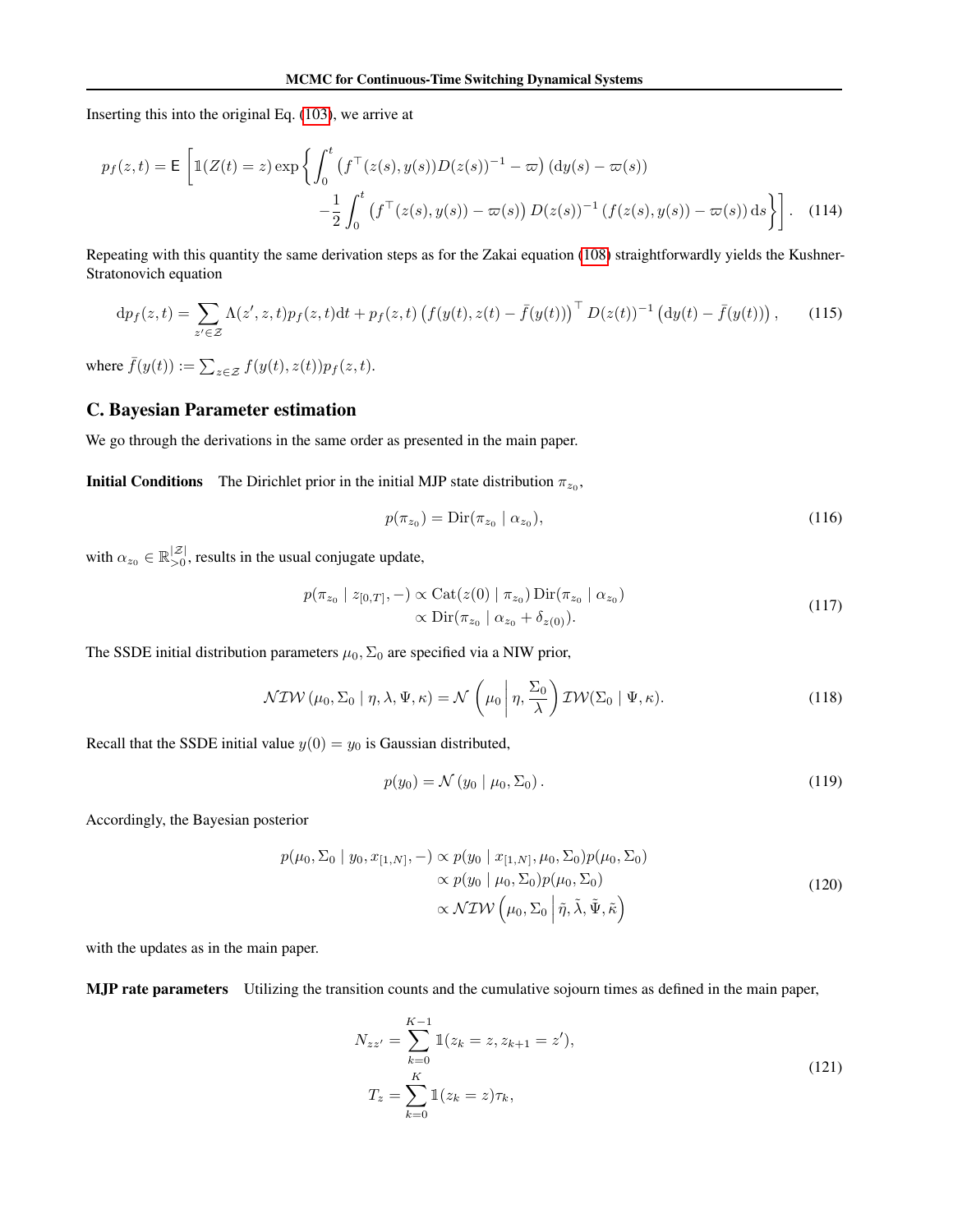we can explicate the path likelihood  $p(z_{[0,T]} | \Lambda_{zz})$  and compute

$$
p(\Lambda_{zz'} \mid z_{[0,T]}) \propto p(z_{[0,T]}, - \mid \Lambda_{zz'})p(\Lambda_{zz'})
$$
\n
$$
\propto \prod_{k=0}^{K-1} \left\{ \Lambda_{z_k} e^{-\Lambda_{z_k} \tau_k} \right\}^{1(z_k=z)} \left\{ \frac{\Lambda_{z_k z_{k+1}}}{\Lambda_{z_k}} \right\}^{1(z_k=z, z_{k+1}=z')} \left\{ e^{-\Lambda_{z_K} \tau_K} \right\}^{1(z_K=z)} p(\Lambda_{zz'})
$$
\n
$$
\propto \left\{ \Lambda_{zz'} \right\}^{\sum_{k=0}^{K-1} 1(z_k=z, z_{k+1}=z')} e^{-\Lambda_z \sum_{k=0}^{K} 1(z_k=z) \tau_k} p(\Lambda_{zz'})
$$
\n
$$
\propto \left\{ \Lambda_{zz'} \right\}^{\sum_{k=0}^{K-1} 1(z_k=z, z_{k+1}=z')} e^{-\Lambda_{zz'} \sum_{k=0}^{K} 1(z_k=z) \tau_k} p(\Lambda_{zz'})
$$
\n
$$
\propto \text{Gam}(\Lambda_{zz'} \mid s + N_{zz'}, r + T_z).
$$
\n(122)

**SDE Drift Parameters** We impose a Matrix-Normal (MN) prior over the drift parameters  $\Gamma_m := [A_m, b_m]$ ,

$$
p(\Gamma_m) = \mathcal{MN}(\Gamma_m \mid M_m, D_m, K_m)
$$
  

$$
\mathcal{MN}(\Gamma_m \mid M_m, D_m, K_m) = (2\pi)^{\frac{nm}{2}} |D_m|^{-\frac{n}{2}} |K_m|^{-\frac{m}{2}} \exp\left\{-\frac{1}{2} \text{tr } \left( (\Gamma_m - M_m)^{\top} D_m^{-1} (\Gamma_m - M_m) K_m^{-1} \right) \right\}.
$$
 (123)

Note that we atypically use the subscript  $m$  for 'mode' here to avoid visual confusion with the letter  $z$ . To update the drift parameters  $\Gamma_m$  for all modes  $m \in \mathcal{Z}$ , we need to compute

$$
p(\Gamma_m \mid z_{[0,T]}, y_{[0,T]}, x_{[1,N]}, -) \propto G(z_{[0,T]}, y_{[0,T]} \mid \Gamma_m) p(\Gamma_m). \tag{124}
$$

The 'likelihood term' can be evaluated approximately by inserting the simulated paths. Now note that for the mode  $m$ , only the subintervals of  $z_{[0,T]}$  contribute in which  $z(t) = m$ . More concretely, an MJP realization  $z_{[0,T]}$  can be specified via the *jump times*  $\{j_k\}_{k=1,\ldots,K}$ ,

$$
j_{k+1} = \inf_{t} (t \ge j_k \mid z(t) \ne z(j_k))
$$
\n(125)

and the *state sequence*  $\{z_k\}_{k=1,\ldots,K}$ ,  $z_k \in \mathcal{Z} \forall k$ :

$$
z(t) = z_i, \, i = \sup_k(j_k < t). \tag{126}
$$

This allows us to write

$$
p(\Gamma_m \mid z_{[0,T]}, y_{[0,T]}, x_{[1,N]}, -) \propto G(z_{[0,T]}, y_{[0,T]} \mid \Gamma_m) p(\Gamma_m)
$$
\n
$$
= \exp \left\{ \sum_i \int_{j_{m_i}}^{j_{m_i+1}} f^\top(z(s), y(s)) D^{-1}(z(s)) dy(s) - \frac{1}{2} \int_{j_{m_i}}^{j_{m_i+1}} f^\top(z(s), y(s)) D^{-1}(z(s)) f(z(s), y(s)) ds \right\} p(\Gamma_m), \qquad (128)
$$

where the summation goes over all i for which  $z(j_{m_i}) = m$ . Putting this sum over intervals aside for a moment for better readability, we find upon inserting a simulated SDE-path  $y_{[0,T]}$ 

$$
\exp\left\{\int_{t_0}^{t_1} f^\top(m, y(s)) D^{-1}(m) \mathrm{d}y(s) - \frac{1}{2} \int_{t_0}^{t_1} f^\top(m, y(s)) D^{-1}(m) f(m, y(s)) \mathrm{d}s\right\} \tag{129}
$$

$$
\approx \exp\left\{\sum_{l=1}^{L} f^{\top}(m, y_l) D^{-1}(m) \Delta y_l - \frac{1}{2} \sum_{l=1}^{L} f^{\top}(m, y_l) D^{-1}(m) f(m, y_l) h\right\},
$$
\n(130)

where h is time simulation time-step,  $s_l = s_{l-1} + h$ , the interval boundaries  $s_1 = t_0$ ,  $s_L = t_1$ , and  $\Delta y_l := y(s_l + h) - y(s_l)$ the difference of two successive points of the trajectory.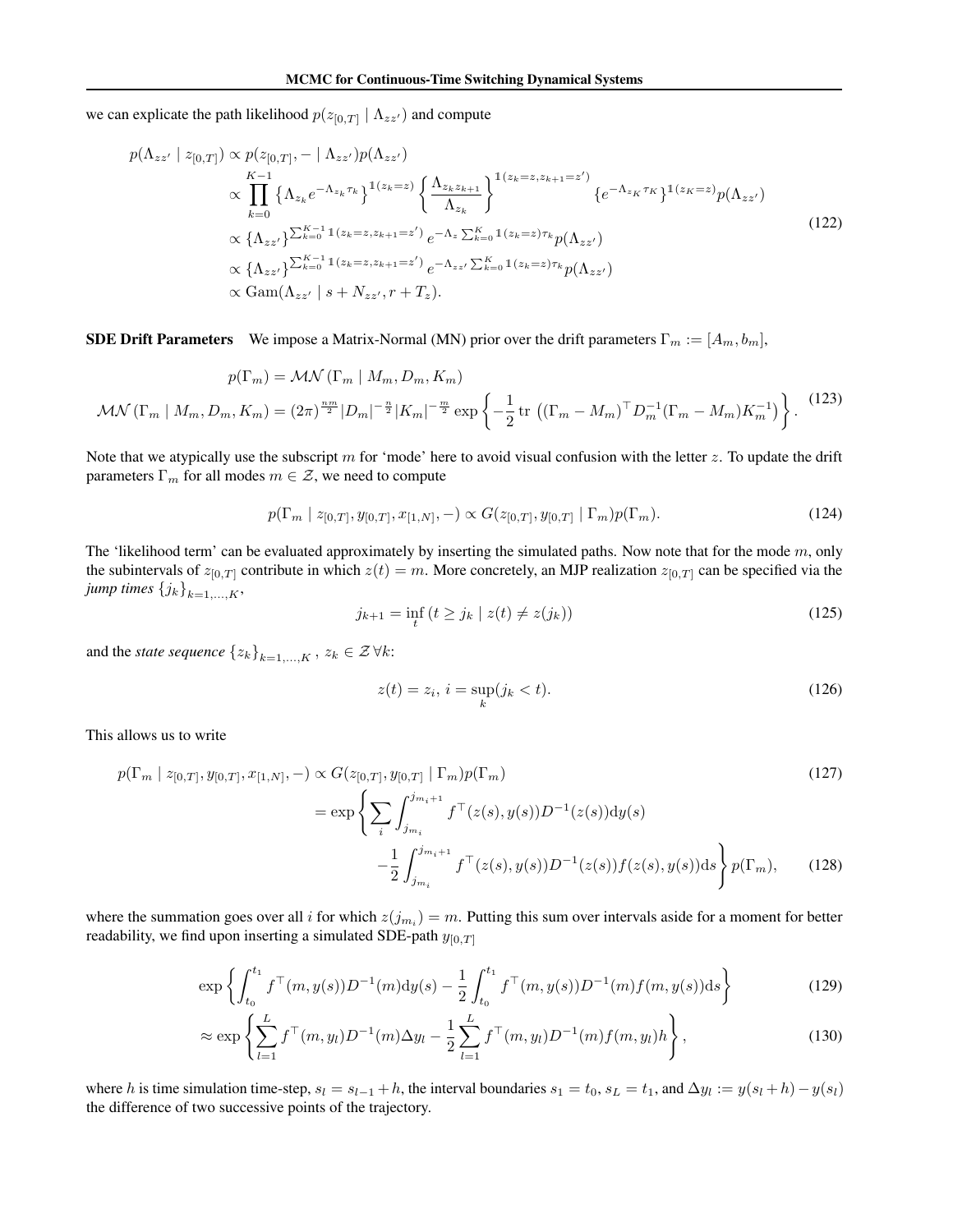Inserting the drift  $f(m, y_l) = \Gamma_m \bar{y}_l$ , where  $\bar{y}_l = \left[y_l^\top, 1_n^\top\right]^\top$ , and writing for conciseness  $D^{-1}(m) = D_m^{-1}$  we find

$$
\exp\left\{\sum_{l=1}^{L} f^{\top}(m, y_l) D_m^{-1} \Delta y_l - \frac{1}{2} \sum_{l=1}^{L} f^{\top}(m, y_l) D_m^{-1} f(m, y_l) h\right\}
$$
\n(131)

$$
= \exp\left\{ \sum_{l=1}^{L} \bar{y}_l^{\top} \Gamma_m^{\top} D_m^{-1} \Delta y_l - \frac{1}{2} \sum_{l=1}^{L} \bar{y}_l^{\top} \Gamma_m^{\top} D_m^{-1} \Gamma_m \bar{y}_l h \right\} \tag{132}
$$

$$
= \exp\left\{\sum_{l=1}^{L} \sqrt{h} \bar{y}_l^{\top} \Gamma_m^{\top} D_m^{-1} \frac{\Delta y_l}{\sqrt{h}} - \frac{1}{2} \sum_{l=1}^{L} \sqrt{h} \bar{y}_l^{\top} \Gamma_m^{\top} D_m^{-1} \Gamma_m \bar{y}_l \sqrt{h} \right\}
$$
(133)

$$
= \exp\left\{-\frac{1}{2}\sum_{l=1}^{L}\left(\frac{\Delta y_l}{\sqrt{h}} - \Gamma_m \bar{y}_l\sqrt{h}\right)^{\top} D_m^{-1}\left(\frac{\Delta y_l}{\sqrt{h}} - \Gamma_m \bar{y}_l\sqrt{h}\right) + \frac{1}{2}\sum_{l=1}^{L} \Delta y_l^{\top} D_m^{-1} \Delta y_l \frac{1}{h}\right\}.
$$
 (134)

We may now omit the last term on the right hand side, as it is independent of  $\Gamma_m$ . Note, however, that together with the measure of the Brownian motion in Eq. [\(25\)](#page-4-1), we have [\(Del Moral & Penev, 2017\)](#page-8-21)

$$
P\big(W_{[0,T]} \in dw_{[0,T]}\big) \exp\left\{\frac{1}{2}\sum_{l=1}^{L} \Delta y_l^{\top} D_m^{-1} \Delta y_l \frac{1}{h}\right\} = |2\pi h D_m|^{-\frac{1}{2}} \prod_{l=1}^{L} \Delta y_l.
$$
 (135)

Hence, the above is equivalent to approximating the Radon-Nikodym derivative  $G(z_{[0,T]}, y_{[0,T]})$  via the product of L Gaussian transition distributions. Making use of the trace function and defining the joint observation vectors

$$
\Delta Y := \left[\frac{\Delta y_{s_1}}{\sqrt{h}}, \cdots, \frac{\Delta y_{s_L}}{\sqrt{h}}\right] \in \mathbb{R}^{n \times L},\tag{136}
$$

$$
\bar{Y} := \left[ \bar{y}_{s_1} \sqrt{h}, \cdots, \bar{y}_{s_1} \sqrt{h} \right] \in \mathbb{R}^{n+1 \times L},\tag{137}
$$

we arrive at

$$
\exp\left\{-\frac{1}{2}\sum_{l=1}^{L}\left(\frac{\Delta y_{l}}{\sqrt{h}} - \Gamma_{m}\bar{y}_{l}\sqrt{h}\right)^{\top}D_{m}^{-1}\left(\frac{\Delta y_{l}}{\sqrt{h}} - \Gamma_{m}\bar{y}_{l}\sqrt{h}\right)\right\} \tag{138}
$$

$$
= \exp\left\{-\frac{1}{2}\operatorname{tr}\left(\left(\Delta Y - \Gamma_m \bar{Y}\right)^{\top} D_m^{-1} \left(\Delta Y - \Gamma_m \bar{Y}\right) \mathbb{1}_{L \times L}\right)\right\} \tag{139}
$$

and notice that this expression corresponds to an (un-normalized) MN distribution Accordingly, still only considering a single jump interval  $[j_{m_i}, j_{m_i+1}]$ , we can write

$$
p(\Gamma_m \mid z_{[0,T]}, y_{[0,T]}, x_{[1,N]}, -) \propto \mathcal{MN}(\Delta Y \mid \Gamma_m \bar{Y}, D_m, \mathbb{1}_{L \times L}) p(\Gamma_m)
$$
\n(140)

$$
= \mathcal{MN} \left( \Delta Y \mid \Gamma_m \bar{Y}, D_m, \mathbb{1}_{L \times L} \right) \mathcal{MN} \left( \Gamma_m \mid M_m, D_m, K_m \right) \tag{141}
$$

It is known [\(Fox et al., 2008\)](#page-8-10) that the the Matrix-Normal distribution is a conjugate prior to the Matrix-Normal likelihood in the above form; consequently, the sought-after posterior is itself Matrix-Normal

$$
p(\Gamma_m, z_{[0,T]}, y_{[0,T]}, x_{[1,N]}, -) = \mathcal{MN}(\Gamma_m | \tilde{M}_m, D_m, \tilde{K}_m)
$$
\n(142)

with posterior hyperparameters

$$
\tilde{K}_m = \bar{Y}\bar{Y}^\top + K_m,
$$
\n
$$
\tilde{M}_m = (\Delta Y \bar{Y}^\top + M_m K_m) \tilde{K}_m^{-1}.
$$
\n(143)

Summation over all intervals with  $z(j_{m_i}) = m$  is straightforward. Importantly, the above derivation also holds for adaptive step-sizes,  $s_l = s_{l-1} + h_{l-1}$ .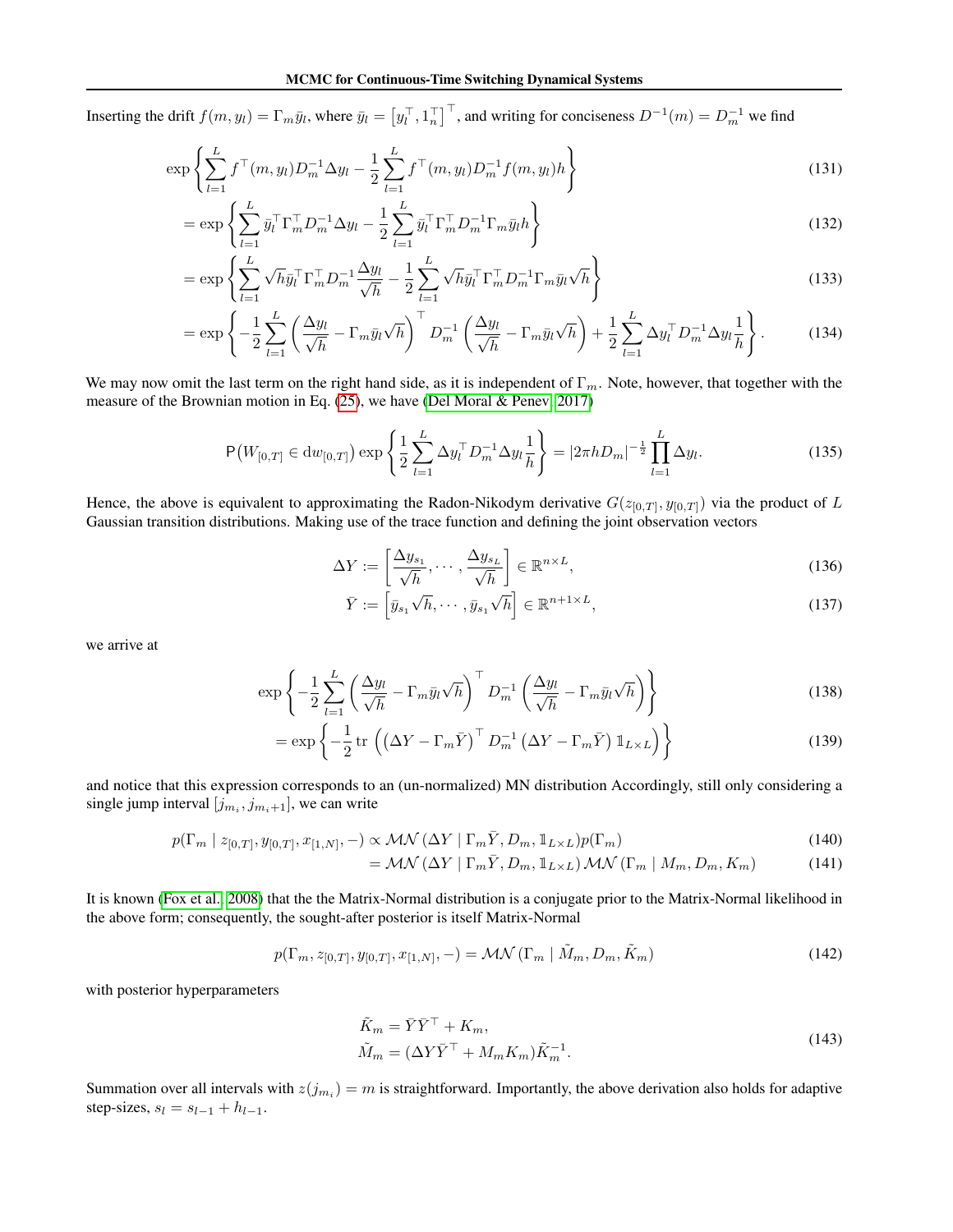Observation Covariance We define the prior

$$
p(\Sigma_x \mid x_{[1,N]}) = \mathcal{IW}(\Sigma_x \mid \Psi_x, \lambda_x). \tag{144}
$$

With the Gaussian observations

$$
x_i \sim \mathcal{N}(x_i \mid y_i, \Sigma_{\text{obs}}),
$$

the standard result is

$$
p(\Sigma_{\rm obs} \mid x_{[1,N]}) \propto p(x_{[1,N]} \mid \Sigma_{\rm obs}) p(\Sigma_{\rm obs})
$$
\n(145)

$$
\propto \mathcal{IW}(\Sigma_{\rm obs} \mid \tilde{\Psi}_{\rm obs}, \tilde{\lambda}_{\rm obs}) \tag{146}
$$

with the updated hyperparameters as in the main paper.

## <span id="page-22-0"></span>D. Experimental Details

#### D.1. Hyperparameter Settings

We initialize all distribution hyperparameters, cf. Appendix [C,](#page-19-0) empirically. To this end, we run k-means with the number of modes  $|\mathcal{Z}|$  on the data and obtain empirical cluster means  $\mu_z$  and covariances  $\Sigma_z$ . In the following, we denote by  $z(t_i)$ , we mean the k-means cluster assignment of observation  $i$  at time point  $t_i$ . We go through the settings in order of appearance in the main paper.

Initial Conditions The MJP initial Dirichlet hyperparameters

$$
\alpha_z = 1 + \delta(z(t_1))
$$

. The SDE initial NIW hyperparameters

$$
\eta = \frac{\sum_{z} \mu_z}{|Z|}, \quad \lambda = 1, \quad \Psi = \frac{\sum_{z} \Sigma_z}{|Z|} * 0.1, \quad \kappa = n + 2.
$$

Note that, as done, e.g., in [\(Fox et al., 2008\)](#page-8-10), we use a heuristic downscaling of the empirical covariances as they contain contributions by the measurement noise, the process covariance as well as the drift. Also,  $\kappa = n + 2$  is the smallest scaling parameter that makes the IW distribution well defined.

**MJP rates** We compute the number of total observed transitions in the k-means trajectory,  $N_{\text{trans}}$  and set

$$
s = N_{\text{trans}}, \quad r = 1.
$$

SDE Drift Parameters We compute

$$
\hat{A}_z = \sum_{i=1}^N \mathbb{1}(z(t_i) = z) \frac{x_{i+1} - x_i}{x_{i+1} - t_i},
$$
\n
$$
\hat{b}_z = -\hat{A}_z \mu_z,
$$
\n(147)

where the latter is because the set point for a linear system is found via

$$
f(y) = Ay + b = A(y + A^{-1}b),
$$
\n(148)

hence  $f(y) = 0$  if  $y = -A^{-1}b$ , and we demand

$$
\mu_z = -A_z^{-1}b \Rightarrow b_z = -A_z \mu_z.
$$
\n(149)

With this, the MN hyperparameters

$$
M_z = [A_z, b_z]
$$
  
\n
$$
K_z = 1_{n+1}.
$$
\n(150)